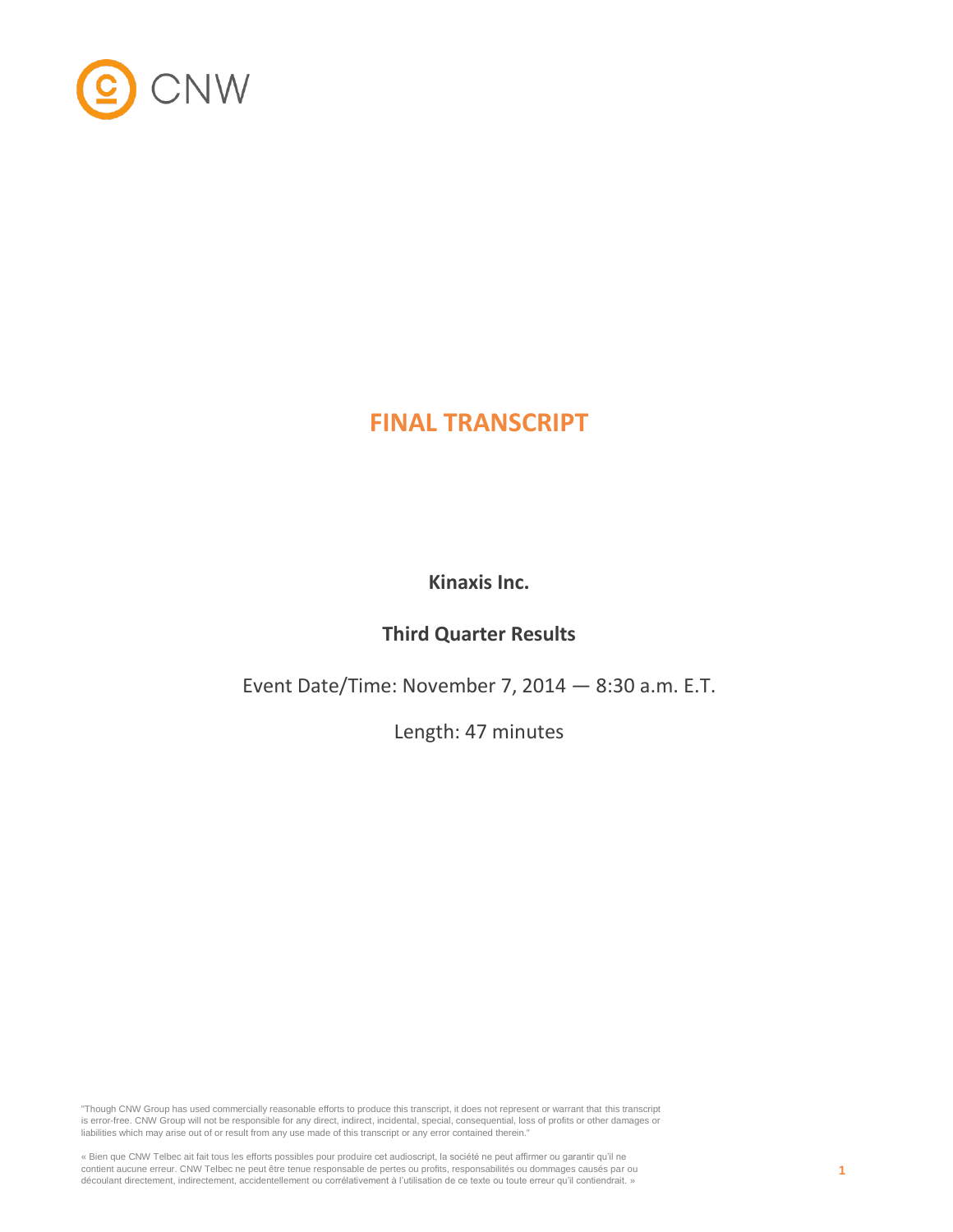**FINAL TRANSCRIPT**



November 7, 2014 — 8:30 a.m. E.T. Kinaxis Inc. Third Quarter Results

## **CORPORATE PARTICIPANTS**

**Doug Colbeth** *Kinaxis Inc. — President and Chief Executive Officer*

**Richard Monkman** *Kinaxis Inc. — Chief Financial Officer*

#### **CONFERENCE CALL PARTICIPANTS**

**Thanos Moschopoulos** *BMO Capital Markets — Analyst*

**Robert Young** *Canaccord Genuity — Analyst*

**Richard Tse** *Cormark Securities — Analyst*

**Scott Penner** *TD Securities — Analyst*

**Paul Treiber** *RBC Capital Markets — Analyst*

"Though CNW Group has used commercially reasonable efforts to produce this transcript, it does not represent or warrant that this transcript is error-free. CNW Group will not be responsible for any direct, indirect, incidental, special, consequential, loss of profits or other damages or liabilities which may arise out of or result from any use made of this transcript or any error contained therein."

« Bien que CNW Telbec ait fait tous les efforts possibles pour produire cet audioscript, la société ne peut affirmer ou garantir qu'il ne contient aucune erreur. CNW Telbec ne peut être tenue responsable de pertes ou profits, responsabilités ou dommages causés par ou découlant directement, indirectement, accidentellement ou corrélativement à l'utilisation de ce texte ou toute erreur qu'il contiendrait. »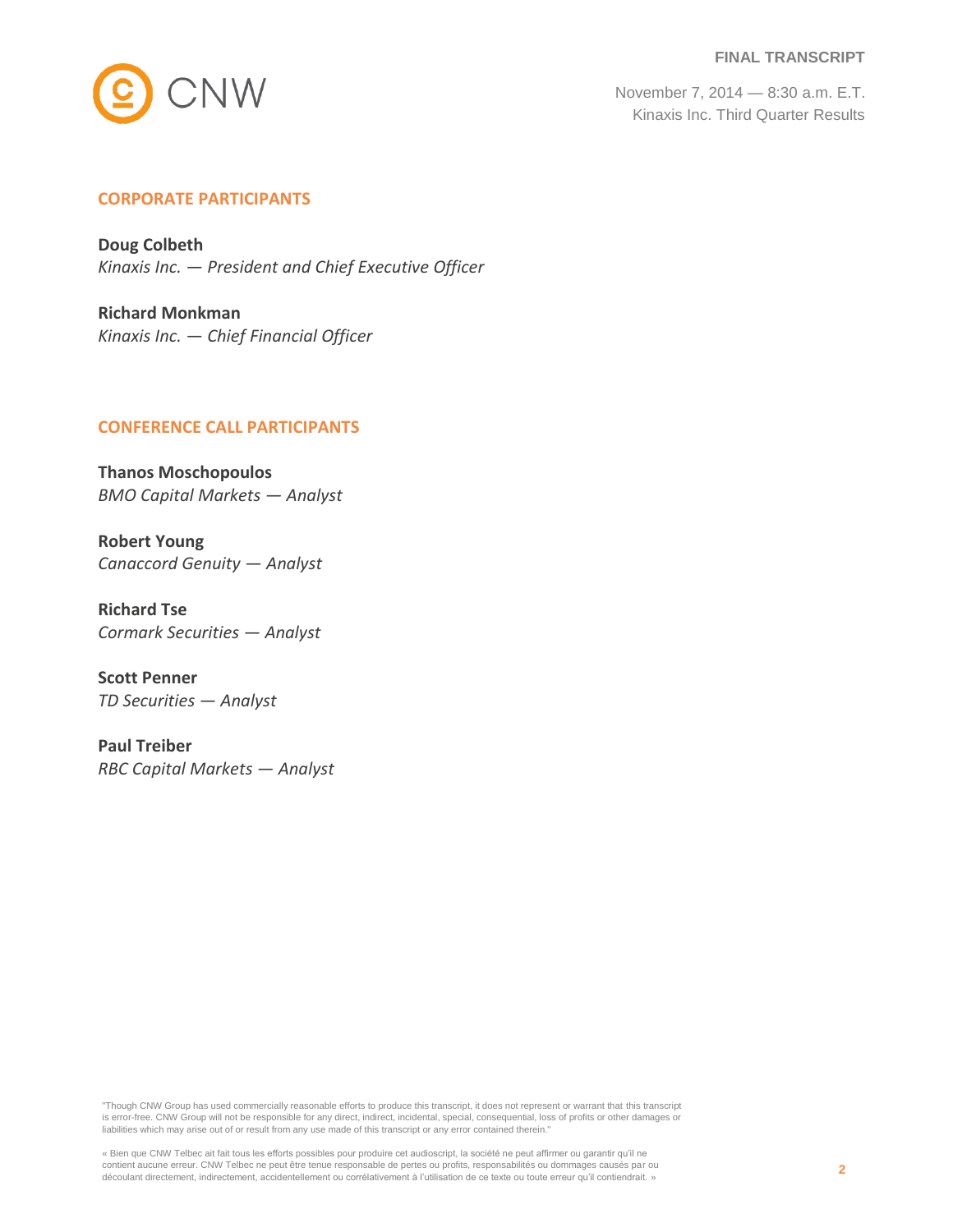

## **PRESENTATION**

## **Operator**

Good morning, ladies and gentlemen. Welcome to the Kinaxis Inc. Fiscal 2014 Third Quarter Conference Call.

At this time, all participants are in a listen-only mode. Following the presentation, we will conduct a question-and-answer session. Instructions will be provided at that time for you to queue up for questions.

Before beginning its formal remarks, Kinaxis would like to remind listeners that today's discussion may contain forward-looking statements that reflect current views with respect to future events. Any such statements are subject to risks and uncertainties that could cause actual results to differ materially from those projected in these forward-looking statements.

Kinaxis does not undertake to update any forward-looking statements, except as required.

I'd like to remind everyone that this call is being recorded today, Friday, November 7,

2014.

I will now turn the call over to Doug Colbeth, President and Chief Executive Officer of Kinaxis Inc. Please go ahead, Mr. Colbeth.

**Doug Colbeth** — President and Chief Executive Officer, Kinaxis Inc.

"Though CNW Group has used commercially reasonable efforts to produce this transcript, it does not represent or warrant that this transcript is error-free. CNW Group will not be responsible for any direct, indirect, incidental, special, consequential, loss of profits or other damages or liabilities which may arise out of or result from any use made of this transcript or any error contained therein."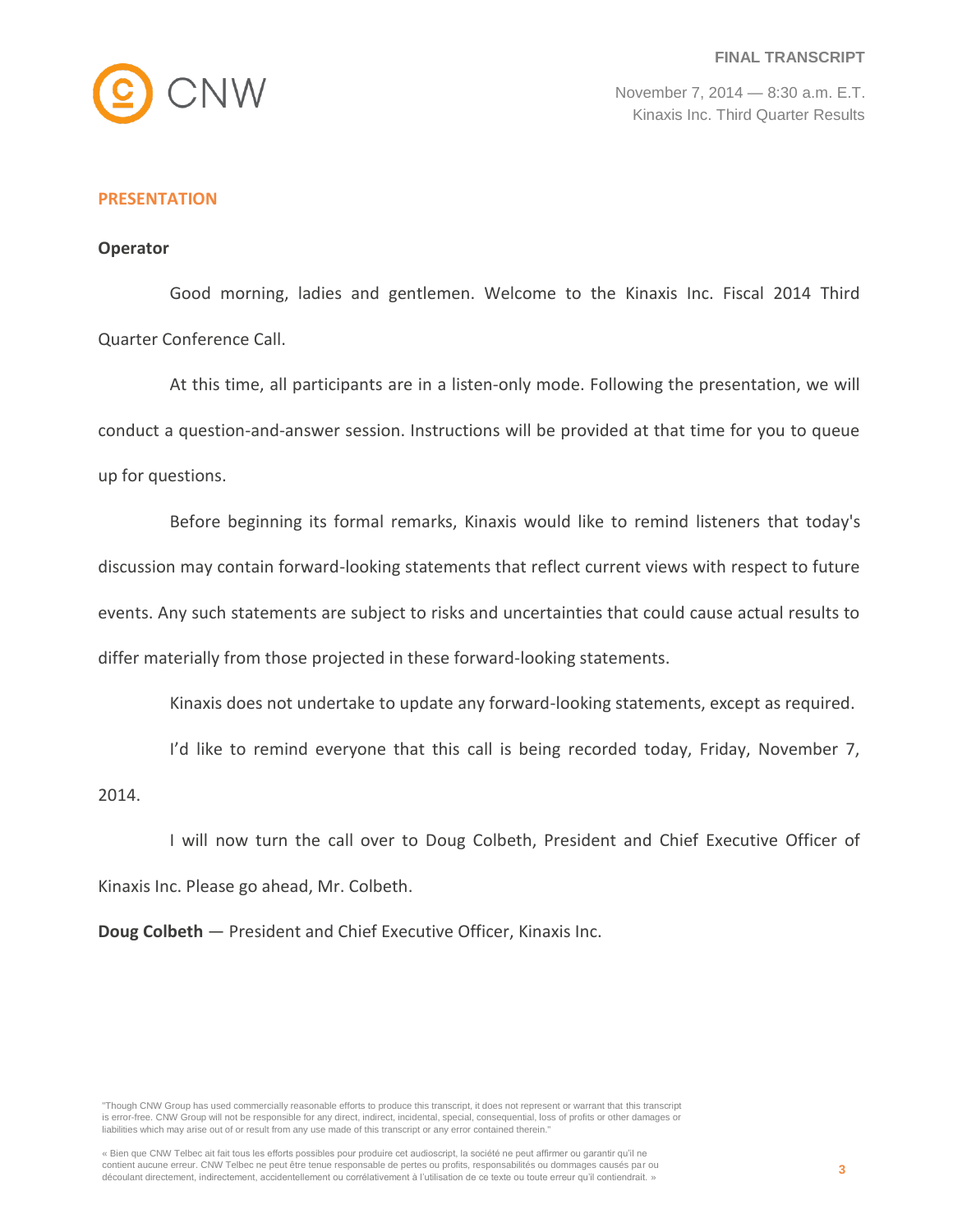

Good morning, and thank you for joining us today. Yesterday afternoon we issued our fiscal year 2014 third quarter financial results, a copy of which is available on our website, kinaxis.com. With me today is our CFO, Richard Monkman.

I'll address the key events from the quarter, and then Richard will review our financial results. I'll then close with a few comments on our growth strategies, and then we'll open up the line to Q&A.

During the quarter, the true power of our operating model came into focus, as highlighted by our expanding subscription revenues that grew by 31 percent, as well as our adjusted EBITDA, which grew by 18 percent.

Our customers are global organizations with complicated and disparate supply chains, and they demand solutions that allow them to grow their businesses in a cost-efficient and prudent manner.

Kinaxis is at the forefront of that technology, empowering our clients with an unprecedented view into their business, and providing an ability to not only plan for the future, but to react to real-world variations in consumer demand.

This twofold approach to supply chain management is what makes Kinaxis and RapidResponse software unique. It is also what attracts customers to us.

This past week we hosted our annual customer event, Connections, where we brought together our customers to learn more about RapidResponse. The group included veteran users, new

<sup>&</sup>quot;Though CNW Group has used commercially reasonable efforts to produce this transcript, it does not represent or warrant that this transcript is error-free. CNW Group will not be responsible for any direct, indirect, incidental, special, consequential, loss of profits or other damages or liabilities which may arise out of or result from any use made of this transcript or any error contained therein."

<sup>«</sup> Bien que CNW Telbec ait fait tous les efforts possibles pour produire cet audioscript, la société ne peut affirmer ou garantir qu'il ne contient aucune erreur. CNW Telbec ne peut être tenue responsable de pertes ou profits, responsabilités ou dommages causés par ou découlant directement, indirectement, accidentellement ou corrélativement à l'utilisation de ce texte ou toute erreur qu'il contiendrait. »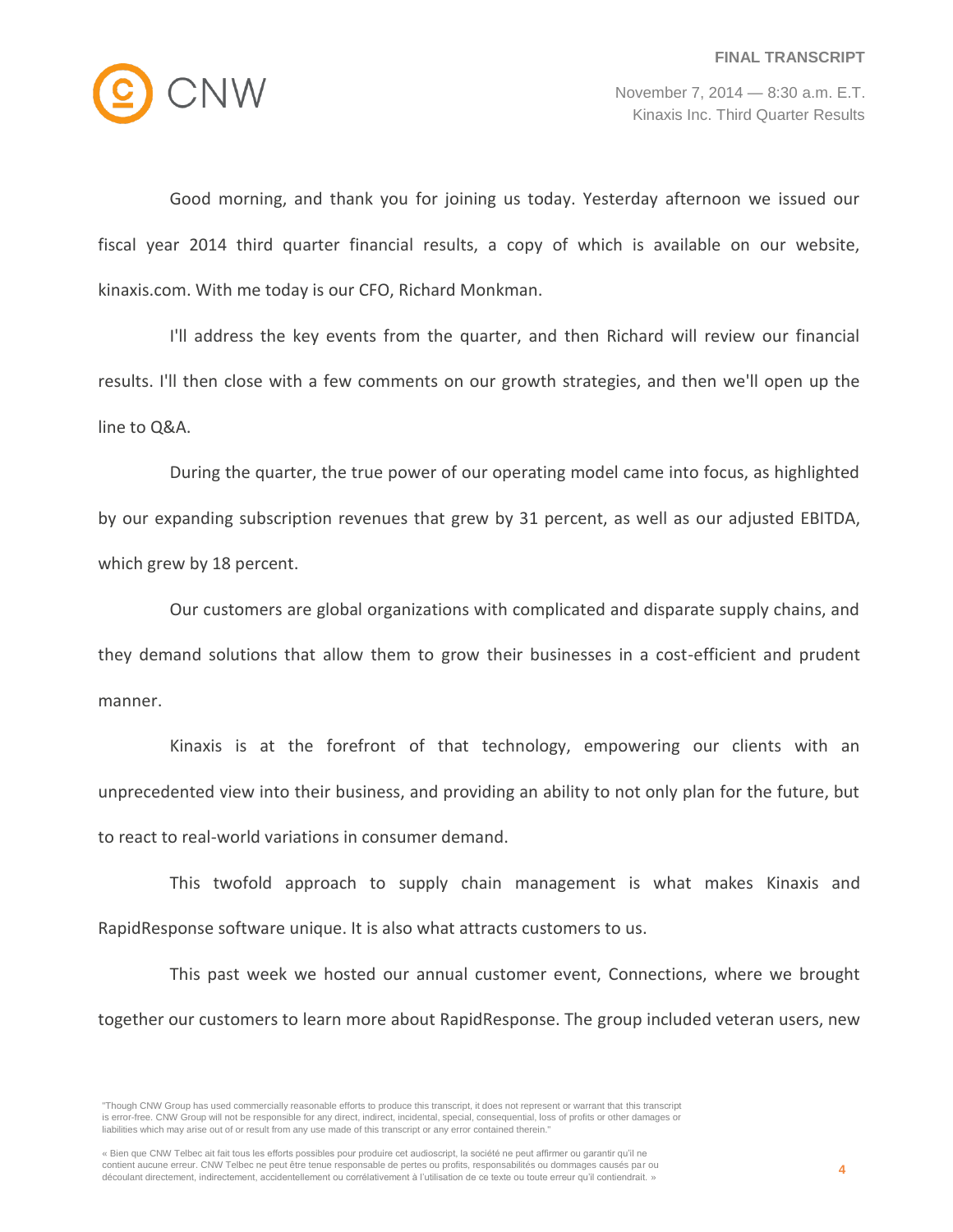

customers, as well as prospective customers looking to see firsthand the breakthrough results that RapidResponse is delivering.

It is also a fantastic opportunity for our team to hear from our customers in a unique event because much like the core philosophy of our software it is a chance for customers to collaborate and share information freely amongst each other.

Also at the conference we announced the arrival of our next version of RapidResponse 2014.4, which launches later this month. This update brings our clients a host of new features and functionality, including a new user interface with an updated look and feel, as well as significant improvements in speed and scalability.

With that, I will pass the line to Richard to discuss our financial results in greater detail.

**Richard Monkman** — Chief Financial Officer, Kinaxis Inc.

Thank you, Doug, and good morning. I would like to take a moment to remind our listeners that all figures reported on today's call are in US dollars under IFRS.

Revenue in the third quarter increased 14 percent to 17.7 million over Q3 2013. The increase was driven by subscription revenues that expanded by over 31 percent to 13.3 million. This was due to the addition of new customer contracts secured over the past year in addition to expansion within our customer base.

In line with our expectations, professional services revenue saw a decline of 17 percent to 4.1 million. As professional services projects are engaged on a time and material basis, its revenue

<sup>&</sup>quot;Though CNW Group has used commercially reasonable efforts to produce this transcript, it does not represent or warrant that this transcript is error-free. CNW Group will not be responsible for any direct, indirect, incidental, special, consequential, loss of profits or other damages or liabilities which may arise out of or result from any use made of this transcript or any error contained therein."

<sup>«</sup> Bien que CNW Telbec ait fait tous les efforts possibles pour produire cet audioscript, la société ne peut affirmer ou garantir qu'il ne contient aucune erreur. CNW Telbec ne peut être tenue responsable de pertes ou profits, responsabilités ou dommages causés par ou découlant directement, indirectement, accidentellement ou corrélativement à l'utilisation de ce texte ou toute erreur qu'il contiendrait. »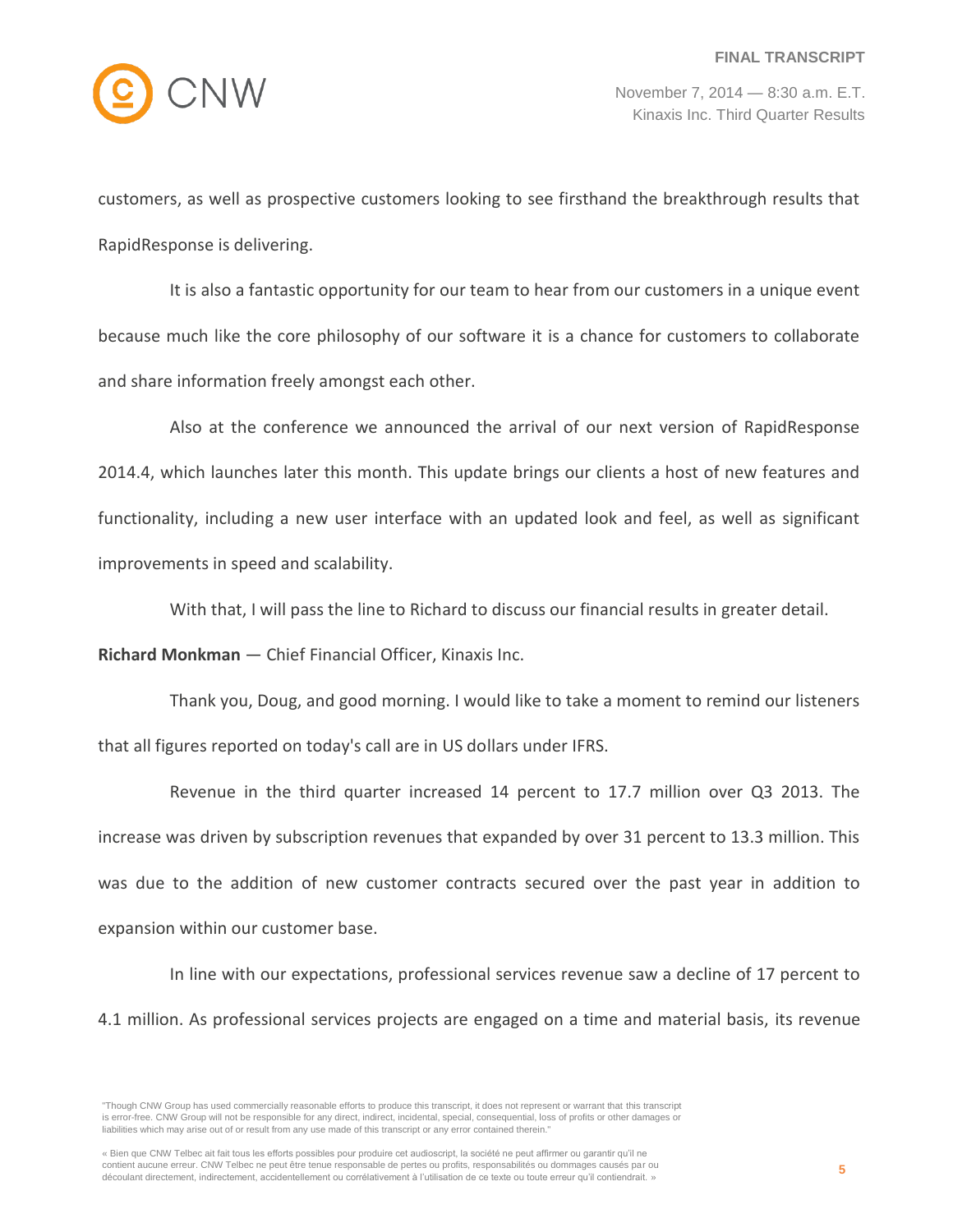

may vary from quarter to quarter. In the corresponding period for 2013, the company was generating significant professional services revenue from a major staff augmentation project that concluded in Q4 2013.

Adjusted EBITDA was 5.2 million, or 30 percent of revenue in Q3 2014 compared to 4.4 million, or 29 percent of revenue in the same period last year. The change in adjusted EBITDA during the period was driven by an increase in profit from operations, excluding the impact of an increase in share-based payment expenses for the third quarter compared to the same period in 2013.

Adjusted EBITDA in the current quarter reflects the contribution from a higher weighting of subscription revenue to professional services revenue versus the prior quarter.

Net profit for the quarter was 2.5 million, or \$0.11 per basic and \$0.10 per diluted share in Q3 2014 compared to a net loss of 2.8 million, or \$0.16 per basic and diluted share for the same period in 2013. The increase in profit was primarily driven by lower fair value adjustment on the redeemable pref shares, which were converted to common shares at the time of our initial public offering in June 2014.

Gross profit was 12.8 million in the third quarter compared to 10.9 million for the same period in 2013. As a percentage of revenue, gross profit percentage was 73 percent in the third quarter versus 71 percent in the prior period. The increase in gross profit is a result of revenue growth in the current period in combination with a lower cost of revenue as a result of decreased investment and additional headcount versus the prior quarter.

<sup>&</sup>quot;Though CNW Group has used commercially reasonable efforts to produce this transcript, it does not represent or warrant that this transcript is error-free. CNW Group will not be responsible for any direct, indirect, incidental, special, consequential, loss of profits or other damages or liabilities which may arise out of or result from any use made of this transcript or any error contained therein."

<sup>«</sup> Bien que CNW Telbec ait fait tous les efforts possibles pour produire cet audioscript, la société ne peut affirmer ou garantir qu'il ne contient aucune erreur. CNW Telbec ne peut être tenue responsable de pertes ou profits, responsabilités ou dommages causés par ou découlant directement, indirectement, accidentellement ou corrélativement à l'utilisation de ce texte ou toute erreur qu'il contiendrait. »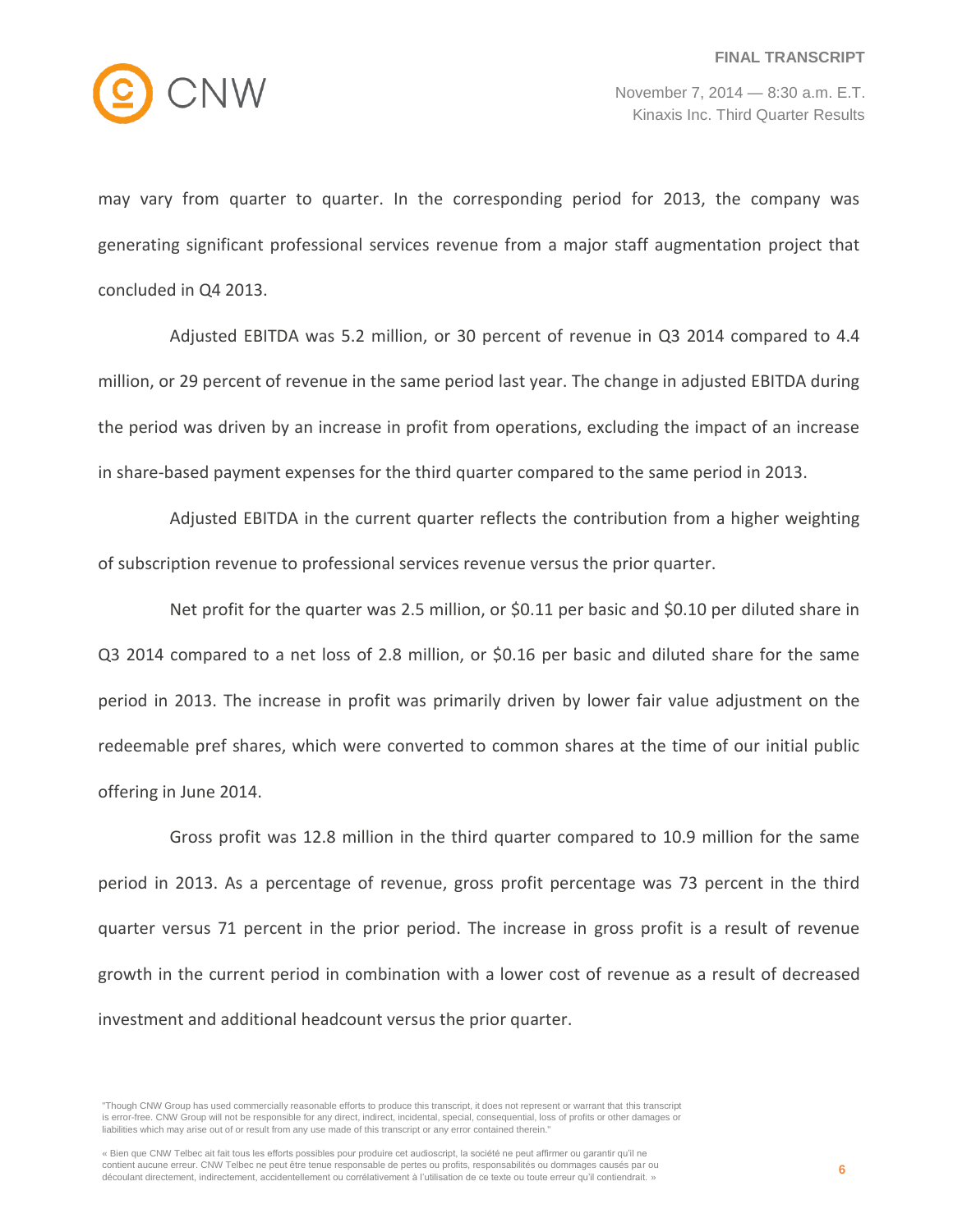

Sales and marketing was 3 million compared to 3.4 million for the third quarter 2013. The decrease was due to lower marketing headcount, in part due to the integration of product management from marketing into the R&D organization effective late 2013.

Gross R&D expenses increased to 3.9 million from 2.3 million in the prior-year quarter. This change was driven by an increase in headcount we made to support ongoing programs designed to further develop and enhance our RapidResponse offering for new and existing customers.

G&A expenses increased to 2.1 million from 1.7 million for the third quarter 2013. This was a result of an increase in accounting, audit, and legal fees related to the company's conversion from US GAAP to IFRS as well as other public company support activities.

Deferred revenue increased by 31 percent to 32.3 million at September 30, 2014, versus year-end 2013. The increase was a result of new customer contracts, which drove growth in subscription revenues, as well as the impact of the amendment made in Q2 of 2014 to one customer's contract.

Cash generated by our operating activities for the nine months of 2014 was 13.6 million as compared to 12.1 million in 2013. The change was primarily the result of an increase in noncash share-based compensation of 1.2 million, deferred revenue of 7.8 million, and receivables of 4.7 million due to the timing of subscription billings and a contract amendment with an existing customer.

<sup>&</sup>quot;Though CNW Group has used commercially reasonable efforts to produce this transcript, it does not represent or warrant that this transcript is error-free. CNW Group will not be responsible for any direct, indirect, incidental, special, consequential, loss of profits or other damages or liabilities which may arise out of or result from any use made of this transcript or any error contained therein."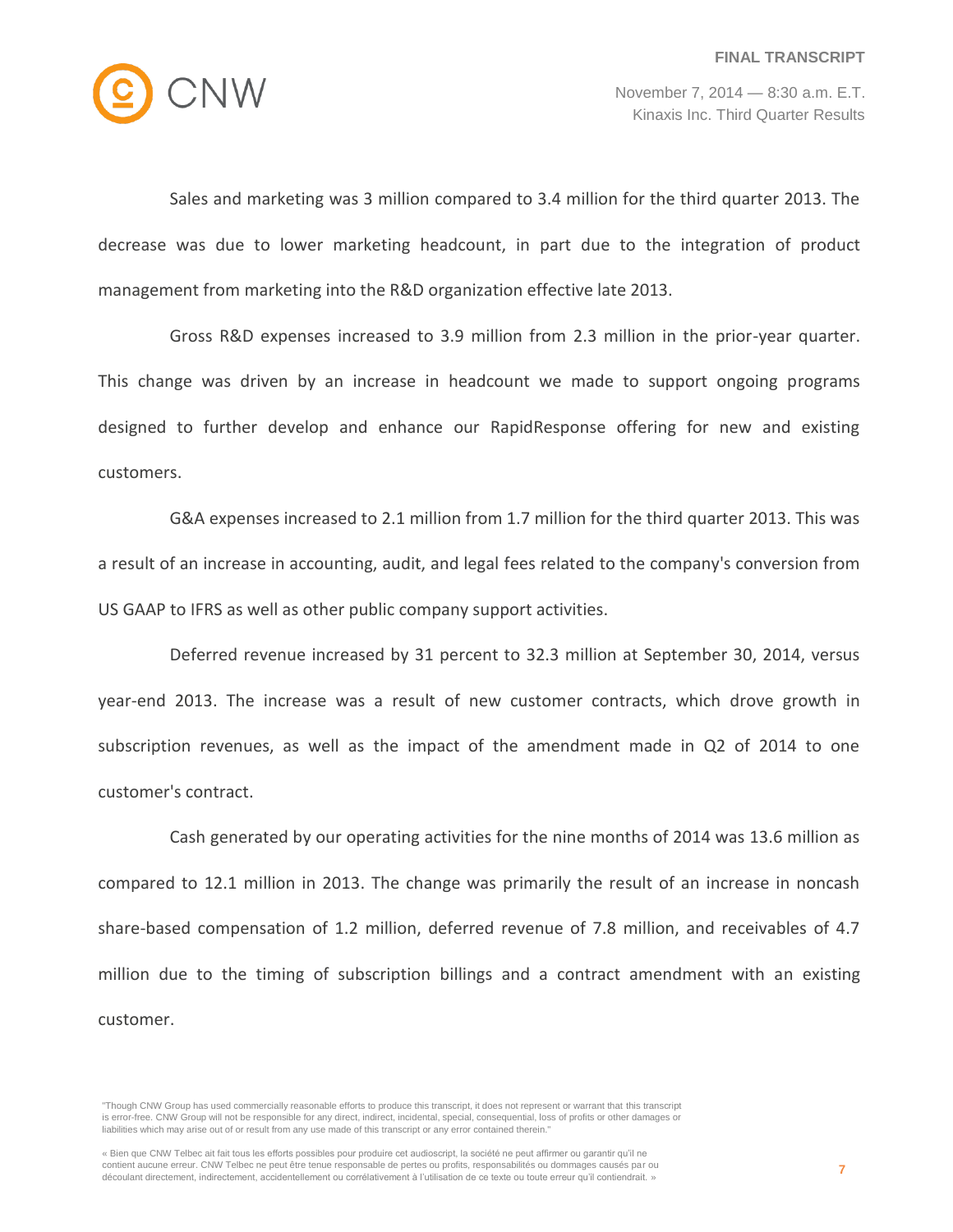

This increase was offset by the Part 6.1 tax of 4 million and nonresident withholding taxes of 1.7 million paid in the first quarter of 2014, which had been withheld from amounts payable on a share repurchase program completed in the fourth quarter of 2013 and a lower noncash loss due to the change in fair value of redeemable pref shares of 6.8 million in the first nine months of 2014 compared to 15.2 million for the same period in 2013.

Cash and cash equivalents totalled 55.9 million as at September 30, 2014, as compared to 13.8 million as at December 31, 2013. The increase is primarily due to the proceeds from our initial public offering net of repayment of the 30 million term loan facility, which we had drawn in December '13 and 2014, as well as cash generated from operations through the first nine months of 2014.

With that, I will turn it over to Doug.

#### **Doug Colbeth**

Thanks, Richard. As we touched upon on the last call, we operate in a large and growing market. The cloud application subset of the overall enterprise application market that we operate in represents a \$1.5 billion opportunity growing at 20 percent annually.

To capture more potential customers and support our growth plans, we are actively investing in R&D. By doing so we expect to continue to expand the reach of RapidResponse beyond our dominant position in electronics, aerospace, industrial markets, bringing into focus increased development for life sciences, automotive, and consumer packaged goods.

<sup>&</sup>quot;Though CNW Group has used commercially reasonable efforts to produce this transcript, it does not represent or warrant that this transcript is error-free. CNW Group will not be responsible for any direct, indirect, incidental, special, consequential, loss of profits or other damages or liabilities which may arise out of or result from any use made of this transcript or any error contained therein."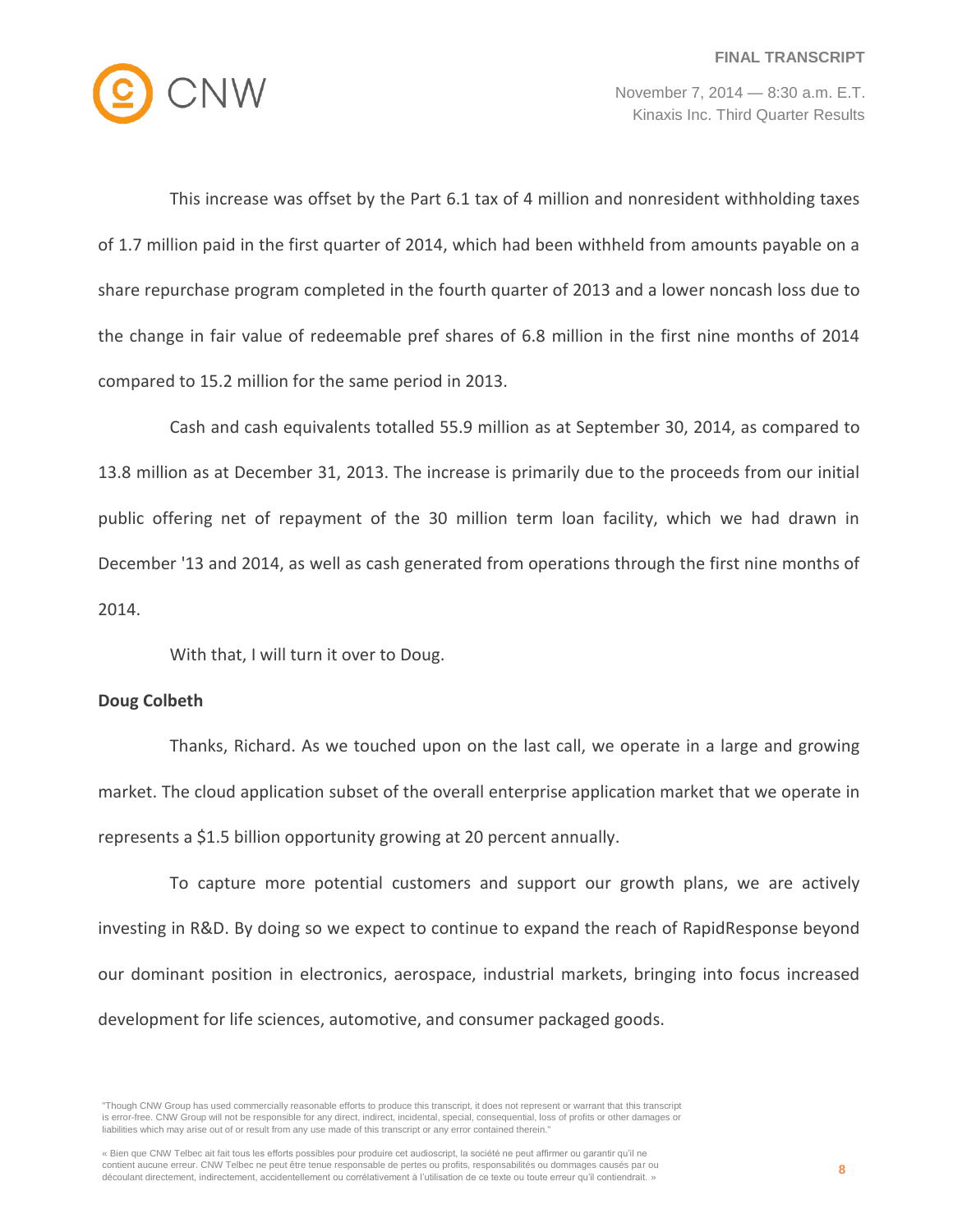

And we're seeing results in the form of new customer accounts that we have won, as well as our growing base of subscription revenue. We will continue to grow our customer base as we expand RapidResponse with greater scale and capability in order to address the needs of these new vertical markets.

We also continue to work with our channel partners, leveraging their established relationships to gain access to customers they have previously engaged with to assist in the outsourcing aspects of their business. These prospective clients have a common interest in incorporating a complete solution that outsources the supply chain management functions and allows them to focus on their core competencies.

They can concentrate on running their businesses while we provide them with end-to-end visibility into their supply chain networks.

Inherently, supply chains represent the heart and soul of a company. We provide our customers with a solution that allows them to unite their various disparate systems, and improve their analytics in order to determine the impact of unplanned supply and demand changes.

The proof of the value behind the solution that we offer is in the strong results that we consistently continue to deliver.

To summarize, the supply chain market represents a large and growing opportunity. We have a well-established and growing marquee customer base, which allows us to deliver solid

"Though CNW Group has used commercially reasonable efforts to produce this transcript, it does not represent or warrant that this transcript is error-free. CNW Group will not be responsible for any direct, indirect, incidental, special, consequential, loss of profits or other damages or liabilities which may arise out of or result from any use made of this transcript or any error contained therein."

« Bien que CNW Telbec ait fait tous les efforts possibles pour produire cet audioscript, la société ne peut affirmer ou garantir qu'il ne contient aucune erreur. CNW Telbec ne peut être tenue responsable de pertes ou profits, responsabilités ou dommages causés par ou découlant directement, indirectement, accidentellement ou corrélativement à l'utilisation de ce texte ou toute erreur qu'il contiendrait. »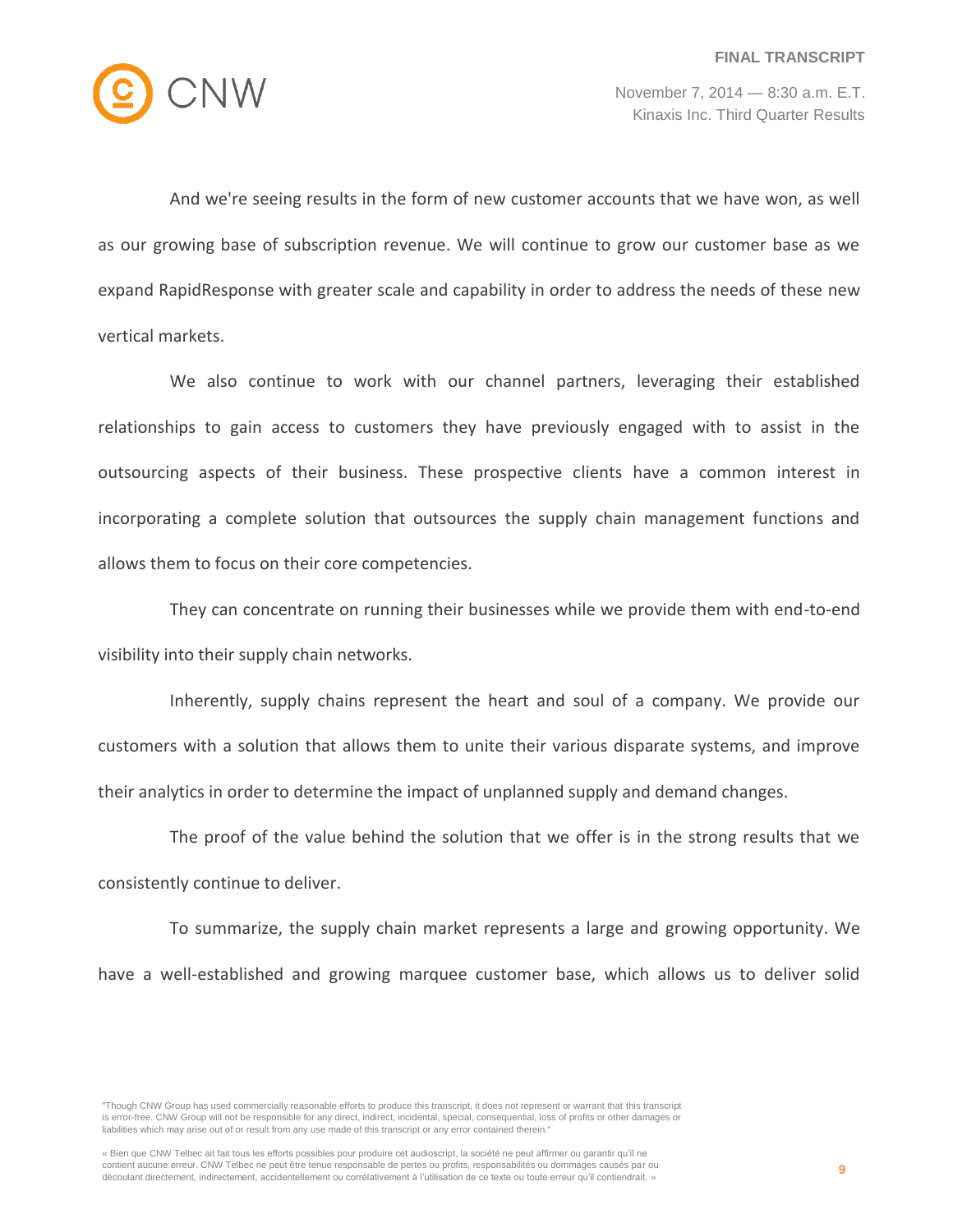

financial results. We're investing in our technology in order to drive revenue growth into new verticals and new applications.

I want to thank all of you for taking the time to join us on this call. And with that, I'll turn the line over to the Operator for any Q&A.

## **Q&A**

#### **Operator**

During this time, in order to ask a question, please press \*, 1 on your telephone keypad.

Your first question comes from Thanos Moschopoulos with BMO Capital Markets. Please go ahead.

## **Thanos Moschopoulos** — BMO Capital Markets

Hi. Good morning. Doug, following your user conference last week, can you expand on your own personal takeaways from the discussions you had there with customers and customer prospects? As well as on the pipeline of business you're seeing stemming from that? And how that's evolved over the last three months?

## **Doug Colbeth**

Yeah. Thanos, there were a few key takeaways for me from the conference. One is we saw, obviously, more large consulting and integration customer partners attended the conference than previous years.

<sup>&</sup>quot;Though CNW Group has used commercially reasonable efforts to produce this transcript, it does not represent or warrant that this transcript is error-free. CNW Group will not be responsible for any direct, indirect, incidental, special, consequential, loss of profits or other damages or liabilities which may arise out of or result from any use made of this transcript or any error contained therein."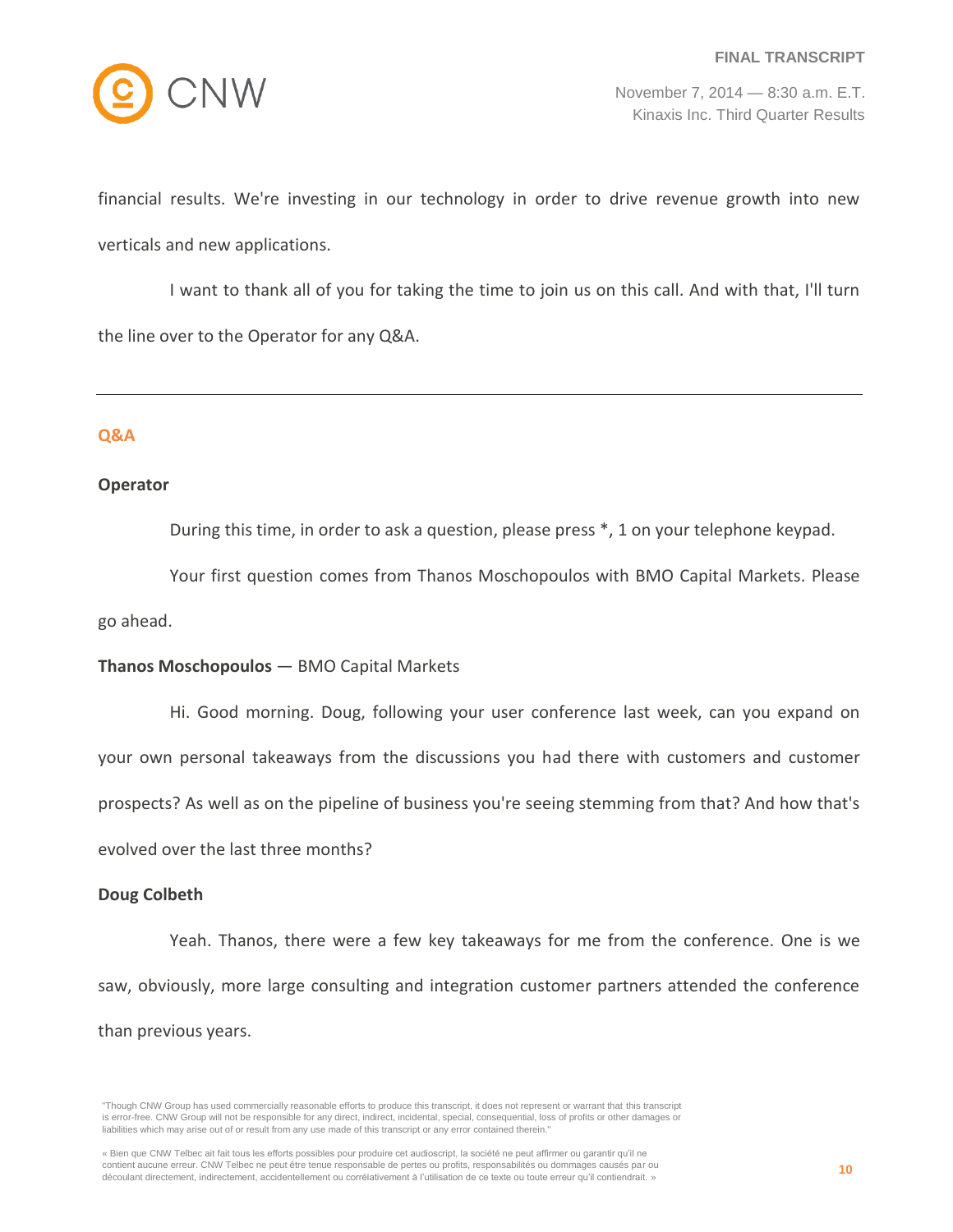

This is, I think, a strong recognition that they can start to build an ecosystem around RapidResponse. Of course they've seen us penetrate marquee accounts on a direct sales basis, but what they have really seen lately is that some of these accounts are extremely large, and that they'll be able to leverage their resources around our, what I call, RapidResponse platform. So we typically—in the past we'd have one or two; I believe it was seven partners that I would put in the system integrator/consulting firms. So that's a long-term goal of ours is to drive a lot more revenue through the channel, so that was extremely encouraging.

As far as short-term visibility or guidance on these with these type of channel, I can't really say that that's the case. However, we did have a new customer last quarter that came completely via the channel. This was a consulting partner who also has the ability to resell our product. And so we were obviously encouraged by that as well.

I mean I want to state emphatically, Kinaxis has largely been a direct sales organization. This is not atypical for a software company under \$100 million in revenue, but for a company to go someday from 100 million to 1 billion, I would expect the mix to tilt even someday over 50 percent through the channel because these guys obviously have extremely large channels themselves.

While challenging to get into those channels, once they click they can really make a huge difference in going from that 100 million to 1 billion. So we're encouraged to see a lot more of those partners.

<sup>&</sup>quot;Though CNW Group has used commercially reasonable efforts to produce this transcript, it does not represent or warrant that this transcript is error-free. CNW Group will not be responsible for any direct, indirect, incidental, special, consequential, loss of profits or other damages or liabilities which may arise out of or result from any use made of this transcript or any error contained therein."

<sup>«</sup> Bien que CNW Telbec ait fait tous les efforts possibles pour produire cet audioscript, la société ne peut affirmer ou garantir qu'il ne contient aucune erreur. CNW Telbec ne peut être tenue responsable de pertes ou profits, responsabilités ou dommages causés par ou découlant directement, indirectement, accidentellement ou corrélativement à l'utilisation de ce texte ou toute erreur qu'il contiendrait. »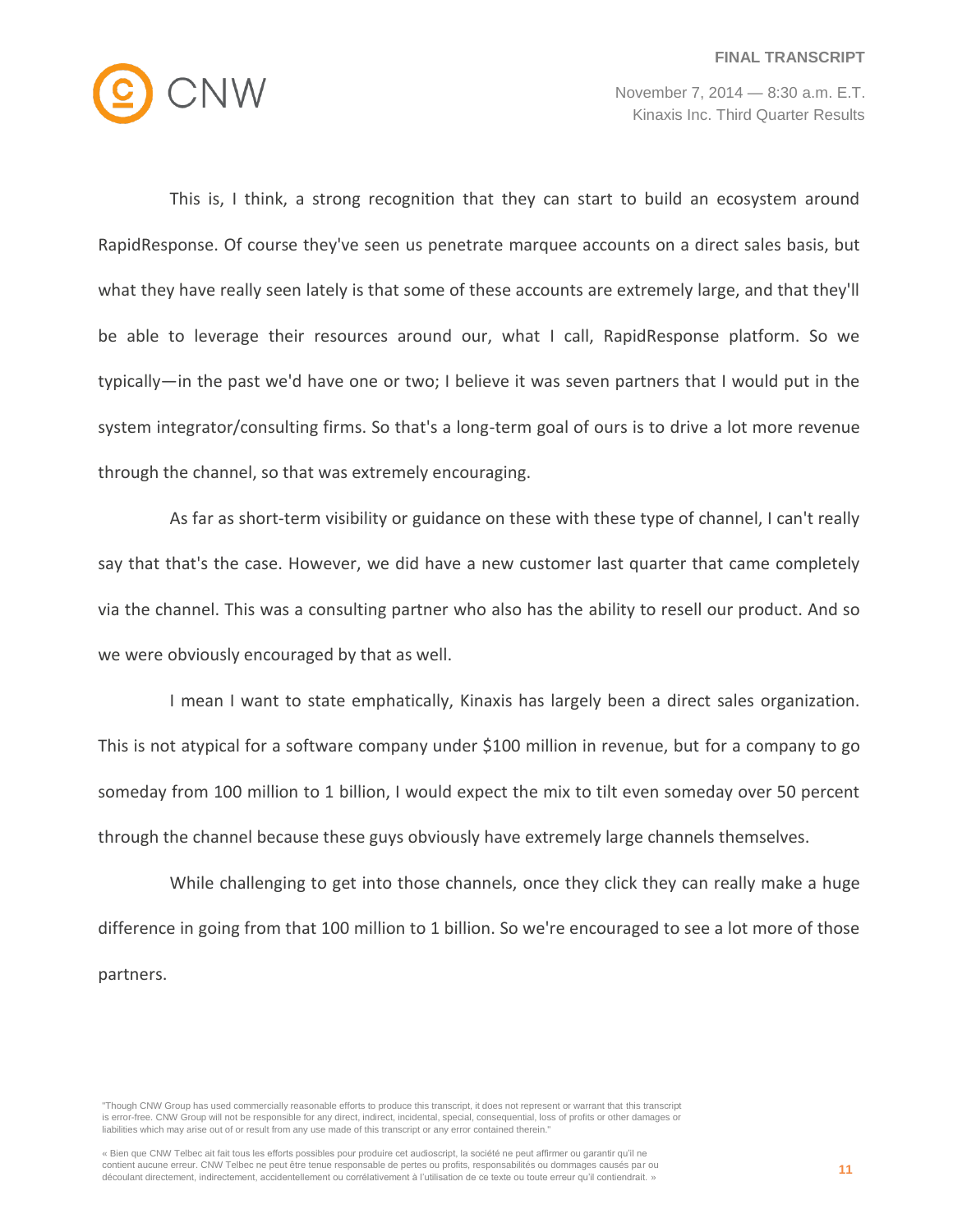

Whether that has a short-term impact I wouldn't want to go that far, but I think it clearly sends a signal that in the mid-term you're going to see more and more activity from what I call the channel.

Now keep in mind, there's different flavours of the channel. There's the managed service providers that want to offer a completely turnkey managed service; the contract manufacturers would fall into that subset. We have some geographic VARs that really help us serve smaller markets where we don't have a large direct sales, and then there's the, what I call, large system integrators, like an Accenture, for example. And we see them as probably representing the largest potential channel component for us in the long run.

So that's a very long answer to your question, and just so you know, I'll even add a little more to that. As the company—I've always said that in the mid-term we would actually like to see professional services get down to about 20 percent of total revenue. And we don't see that in the short term, but that would be a desirable mix for us would be 20 percent.

Now the only way to get there is you have to leverage—the channel has to become a much larger part because they will be doing many of those deployments in the future, so they'll be taking on a lot of the deployment services.

So I just want to point that out because that's a long-term strategic objective of the company is to get to an 80/20 mix.

#### **Thanos Moschopoulos**

<sup>&</sup>quot;Though CNW Group has used commercially reasonable efforts to produce this transcript, it does not represent or warrant that this transcript is error-free. CNW Group will not be responsible for any direct, indirect, incidental, special, consequential, loss of profits or other damages or liabilities which may arise out of or result from any use made of this transcript or any error contained therein."

<sup>«</sup> Bien que CNW Telbec ait fait tous les efforts possibles pour produire cet audioscript, la société ne peut affirmer ou garantir qu'il ne contient aucune erreur. CNW Telbec ne peut être tenue responsable de pertes ou profits, responsabilités ou dommages causés par ou découlant directement, indirectement, accidentellement ou corrélativement à l'utilisation de ce texte ou toute erreur qu'il contiendrait. »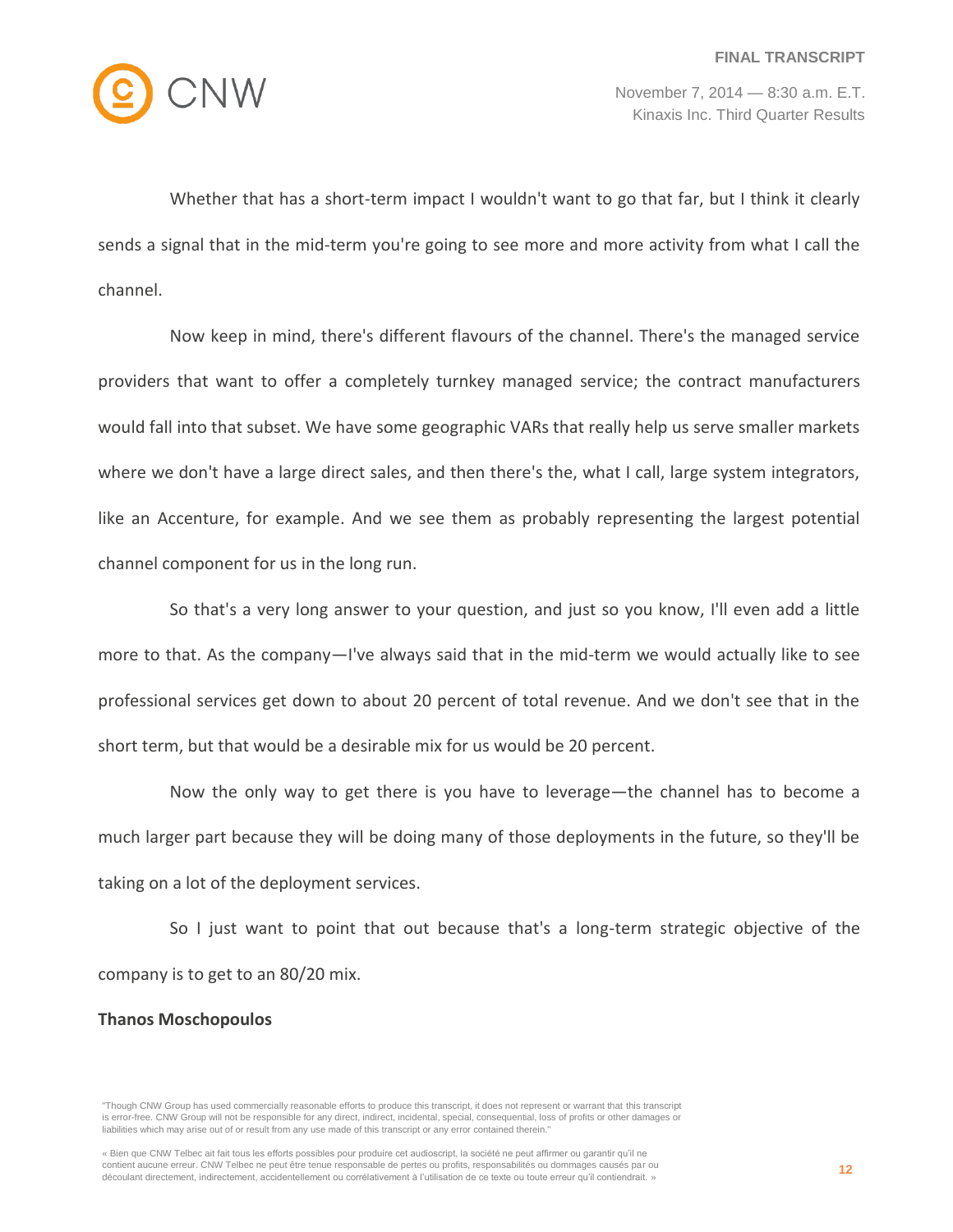

That's great. Thanks, Doug. I appreciate that colour. And then just also stemming from the

user conference, how would you characterize the state of the pipeline coming out of that?

## **Doug Colbeth**

Well, I've said in the past we started in the spring to see an increase in the pipeline; that continues. I will say, Thanos, that another encouraging sign was we had significantly more prospective customers join our conference than from a year ago.

## **Thanos Moschopoulos**

Okay. That's good to hear. And maybe just one last one for Richard; we saw a significant decline in the sales and marketing expense relative to Q2. Was that primarily driven by seasonality? Or is there something else going on there?

#### **Richard Monkman**

It is an element of seasonality definitely, Thanos, in that marketing programs are varied quarter by quarter. In addition, depending upon the timing of our subscription, new subscription sales, the revenue will change.

As you know, we're conservative and we immediately expense 100 percent of the customer acquisition cost in the beginning of the revenue period.

## **Thanos Moschopoulos**

<sup>&</sup>quot;Though CNW Group has used commercially reasonable efforts to produce this transcript, it does not represent or warrant that this transcript is error-free. CNW Group will not be responsible for any direct, indirect, incidental, special, consequential, loss of profits or other damages or liabilities which may arise out of or result from any use made of this transcript or any error contained therein."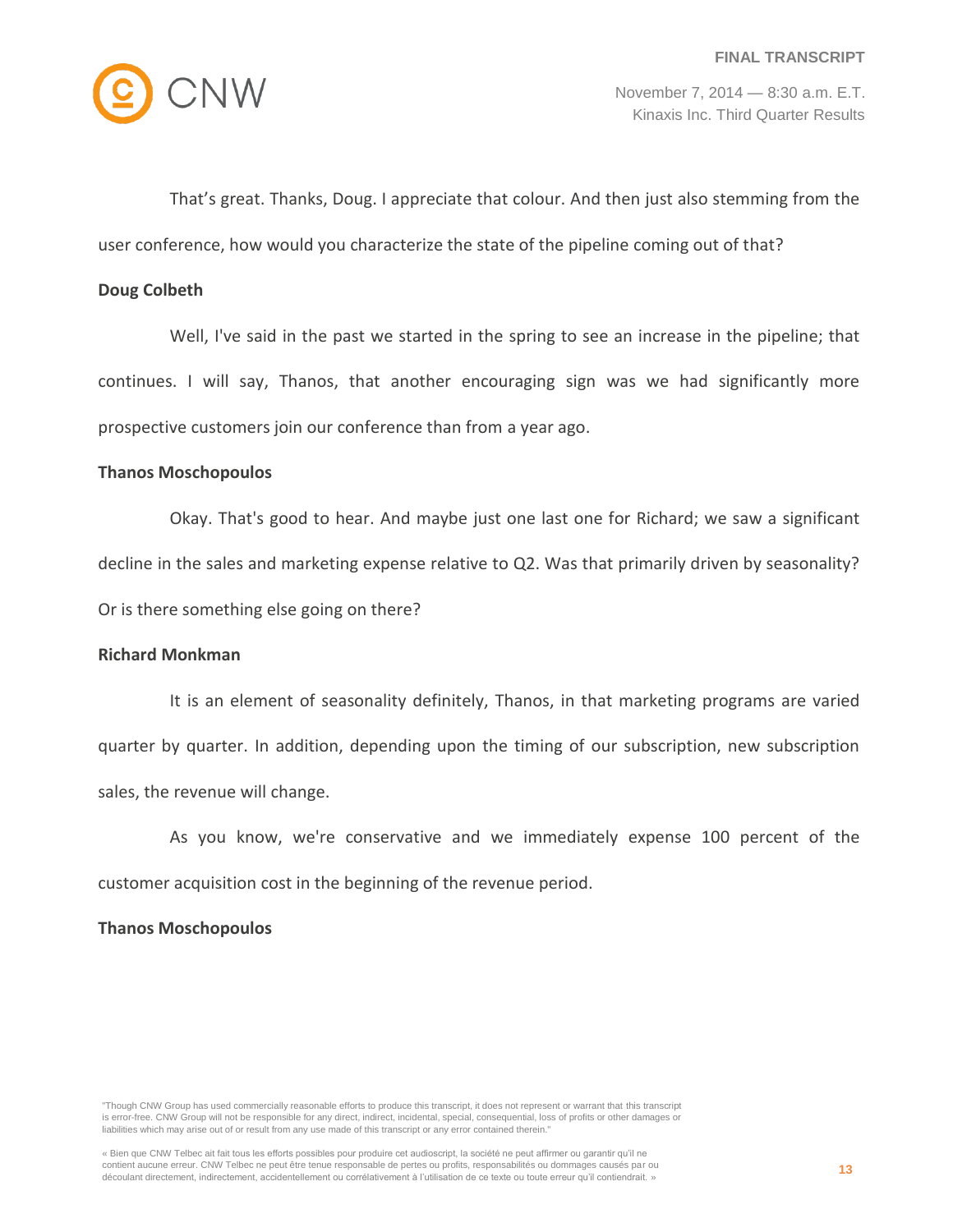

And so in light of that and in light of the fact that we saw a sequential decline in PS revenue and deferred revenue, would that imply that bookings were a little softer this quarter? Or is it also partly due to seasonal effects in all those line items?

## **Richard Monkman**

Yes. No, you shouldn't interpret the—you should not interpret that. We've previously noted that the professional services revenue will vary quarter to quarter. The timing of professional services revenue is largely independent of the subscription, and secondly there is some seasonality as well.

You'll note that, for instance, from Q2 to Q3 of last year even with that staff augmentation project, we saw about a 10 percent decline in professional services, which is really indicative of our customer summer vacation schedules and so on. So there's seasonality there. We will continue to see the variability in the professional services revenue.

Our goal is to continue to focus on subscription revenue growth, and as we noted that with a 31 percent quarter-over-quarter and 28 percent year-to-date growth over '13.

#### **Thanos Moschopoulos**

That's great. Thanks, guys. I'll pass the line.

#### **Operator**

Your next question comes from the line of Robert Young with Canaccord Genuity. Please go ahead.

<sup>&</sup>quot;Though CNW Group has used commercially reasonable efforts to produce this transcript, it does not represent or warrant that this transcript is error-free. CNW Group will not be responsible for any direct, indirect, incidental, special, consequential, loss of profits or other damages or liabilities which may arise out of or result from any use made of this transcript or any error contained therein."

<sup>«</sup> Bien que CNW Telbec ait fait tous les efforts possibles pour produire cet audioscript, la société ne peut affirmer ou garantir qu'il ne contient aucune erreur. CNW Telbec ne peut être tenue responsable de pertes ou profits, responsabilités ou dommages causés par ou découlant directement, indirectement, accidentellement ou corrélativement à l'utilisation de ce texte ou toute erreur qu'il contiendrait. »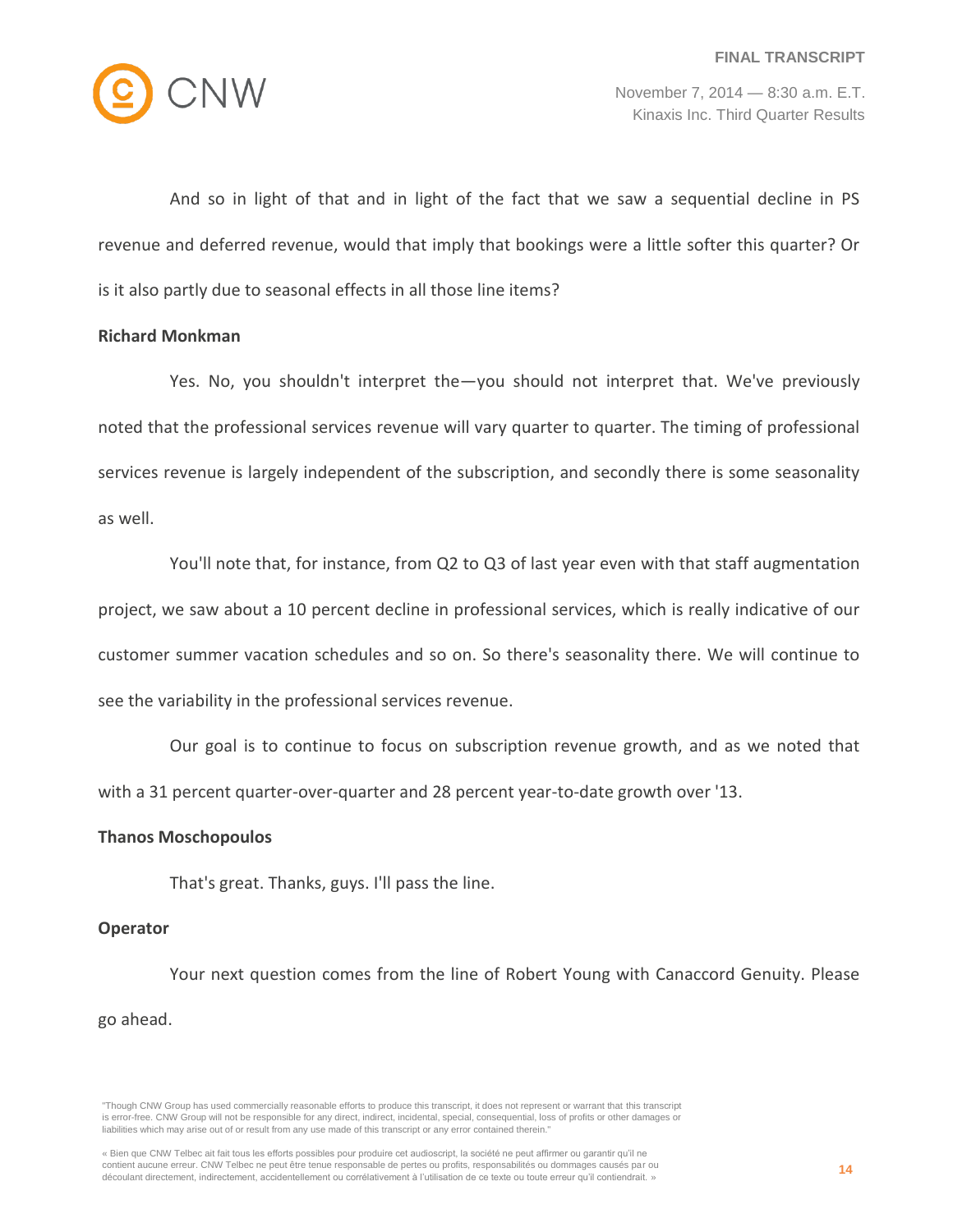

#### **Robert Young** — Canaccord Genuity

Hi. Good morning. You had some very impressive EBITDA margin in the quarter, and I think you suggested it's a function of mix. I guess it's the strong subscription versus the lower pro services, and I think you said that you'd expected that to continue. So should we expect a continued higher level of EBITDA into Q4?

#### **Richard Monkman**

We—so again, EBITDA will vary a little bit quarter to quarter. And again, it also depends in large part of the timing of certain expenses, in particular in sales expenses.

What we're really drawing the reader's attention to was that you've seen a movement of 75 percent or so, three quarters of our revenue being recurring revenue, subscription revenue, in line with our three-year average. And so we feel that the health of the business will continue with that strong weighting of subscription revenue.

Now that will vary in the—that means professional services will vary in sort of the 25 to maybe high 20 percent range, but the focus again, Rob, is on subscription revenue growth.

#### **Robert Young**

Right. Okay. And then with all the strength in the pipeline and successful conference, in the past you've said that you expect growth to come 50 percent from up-sale of existing customers and 50 percent from new customers. And I was wondering, is there any shift that you're seeing in that, or any shift in your expectations looking out over the next year or so?

<sup>&</sup>quot;Though CNW Group has used commercially reasonable efforts to produce this transcript, it does not represent or warrant that this transcript is error-free. CNW Group will not be responsible for any direct, indirect, incidental, special, consequential, loss of profits or other damages or liabilities which may arise out of or result from any use made of this transcript or any error contained therein."

<sup>«</sup> Bien que CNW Telbec ait fait tous les efforts possibles pour produire cet audioscript, la société ne peut affirmer ou garantir qu'il ne contient aucune erreur. CNW Telbec ne peut être tenue responsable de pertes ou profits, responsabilités ou dommages causés par ou découlant directement, indirectement, accidentellement ou corrélativement à l'utilisation de ce texte ou toute erreur qu'il contiendrait. »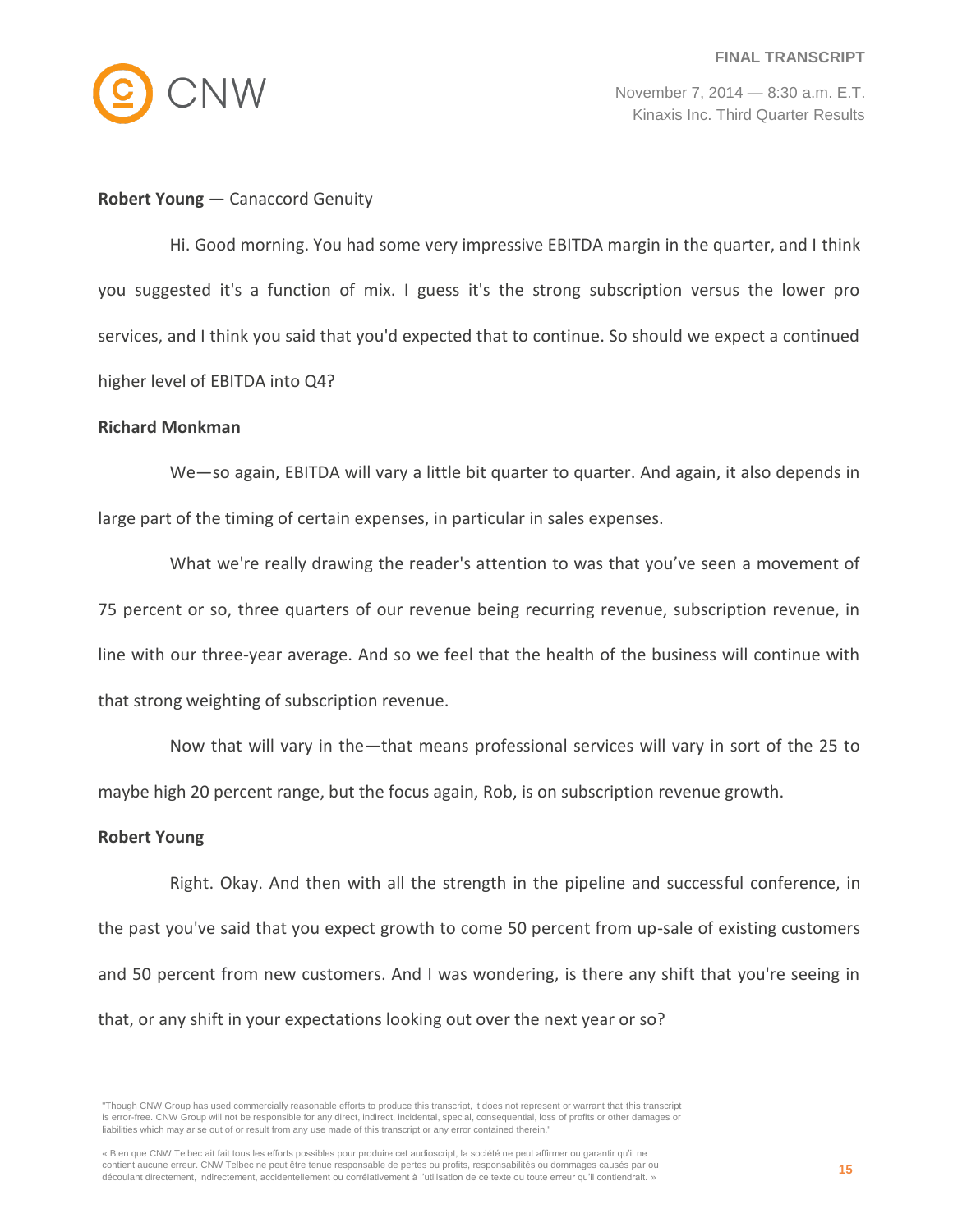

## **Richard Monkman**

No. We are continuing to experience that equal weighting; the growth from not only new name customers, but also then expansion as existing customers drive greater value from their instance of RapidResponse.

#### **Robert Young**

Okay. And last question, and I'll just pass it on after this. I noticed in the—relative to your guidance it seems that to hit your recurring revenue growth guidance for the year you could actually see a quarter-over-quarter decline in Q4. And just looking back in the quarterly data that I have I haven't seen it happen before, so I was wondering is that possible here in Q4? Or would you expect quarter-over-quarter growth?

#### **Richard Monkman**

Sorry, just to clarify. Are you referring to subscription revenue itself?

#### **Robert Young**

Sorry, recurring revenue.

#### **Richard Monkman**

Right.

## **Robert Young**

To hit the growth of 25 percent it seems to me that you could actually see a quarter-overquarter decline in Q4. Is that…

<sup>&</sup>quot;Though CNW Group has used commercially reasonable efforts to produce this transcript, it does not represent or warrant that this transcript is error-free. CNW Group will not be responsible for any direct, indirect, incidental, special, consequential, loss of profits or other damages or liabilities which may arise out of or result from any use made of this transcript or any error contained therein."

<sup>«</sup> Bien que CNW Telbec ait fait tous les efforts possibles pour produire cet audioscript, la société ne peut affirmer ou garantir qu'il ne contient aucune erreur. CNW Telbec ne peut être tenue responsable de pertes ou profits, responsabilités ou dommages causés par ou découlant directement, indirectement, accidentellement ou corrélativement à l'utilisation de ce texte ou toute erreur qu'il contiendrait. »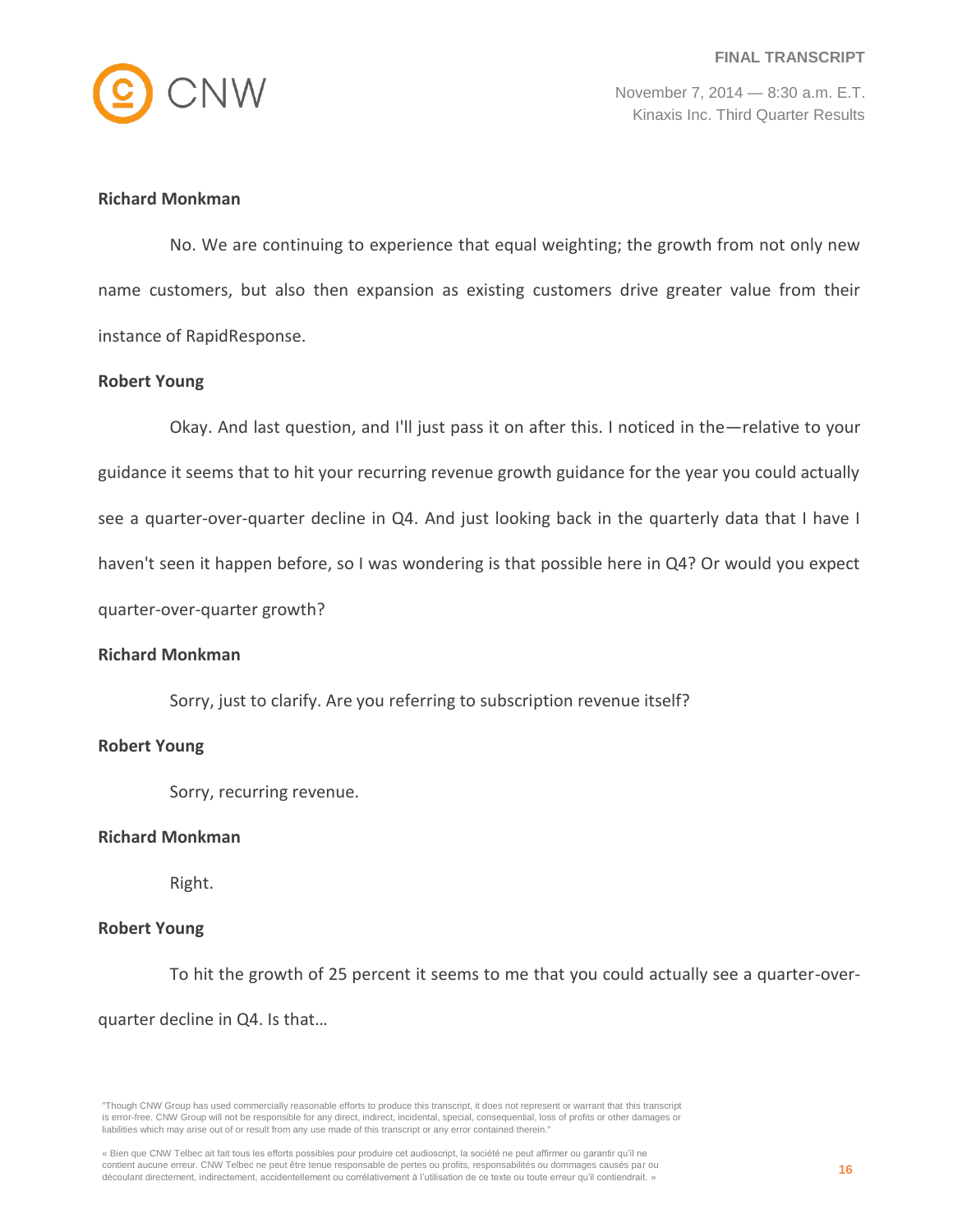

## **Richard Monkman**

No, I would not interpret that. I would interpret it that the company was guiding for the mid-20 percent range. The company has achieved on a year-to-date basis 28 percent subscription revenue growth. The nice thing about subscription growth is the long-term forward visibility. We see no reason at this time to see why that growth trend would not continue.

#### **Robert Young**

Okay. Thanks a lot, gentlemen.

#### **Operator**

Your next question comes from the line of Richard Tse with Cormark Securities. Please go ahead.

## **Richard Tse** — Cormark Securities

Yes. Thank you. So I just want to get a handle on the costs and the investments. Can you give us a sense on the timing of when those costs are going to scale here going into fiscal '15?

## **Richard Monkman**

Well, three-quarters of our costs are people-related, and so there is a natural—in the first

quarter of any year salary increases, payroll taxes, and so on kick in, so there is a typical uptick.

Now that's offset because we are also a sales and marketing organization and there are bonuses, incentives, and they tend to be in the latter quarters of the year. So we are continuing to invest in R&D as well as in our sales and marketing organization. So absolutely there will be a

<sup>&</sup>quot;Though CNW Group has used commercially reasonable efforts to produce this transcript, it does not represent or warrant that this transcript is error-free. CNW Group will not be responsible for any direct, indirect, incidental, special, consequential, loss of profits or other damages or liabilities which may arise out of or result from any use made of this transcript or any error contained therein."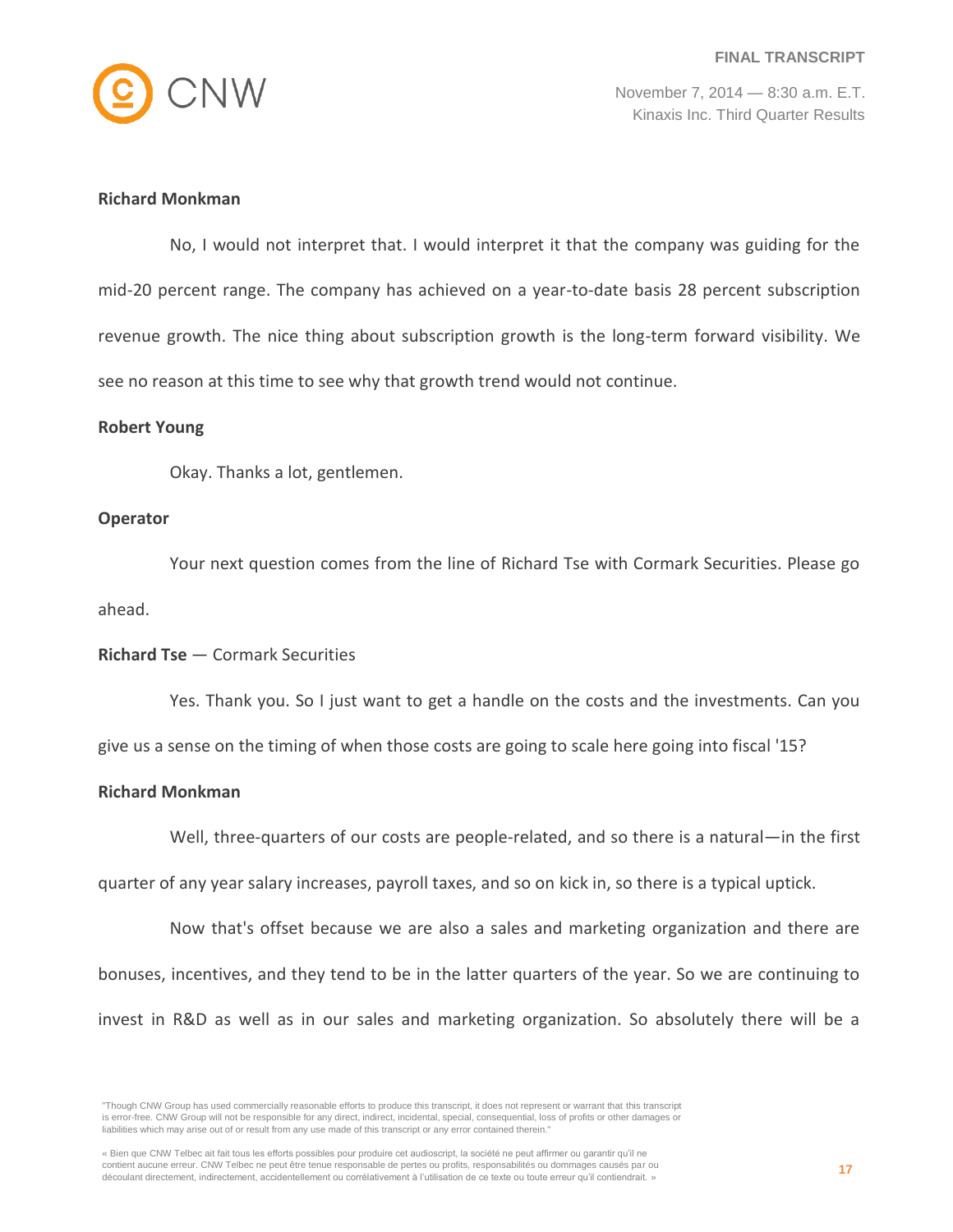

sequential increase in cost, but there will be this—there will be some element of ongoing seasonal variability just due to the number of factors, some of which we've talked about earlier in the call.

#### **Richard Tse**

Yeah. I was trying to get more at some of these investment OpEx costs, but maybe I can sort of switch gears here. Doug, on the conference last week can you maybe give us a feel for the temperature of your prospective clients? Are they feeling a bit more optimistic or pessimistic in light of the current economic backdrop versus last year?

#### **Doug Colbeth**

Yeah. The prospects I met with I sensed—from a bullishness on the macro economy I sensed really no change. I also sensed that some of these companies have extremely acute, or very serious supply chain problems, and they seem to have the full support of their IT departments.

In fact, some of the prospective customers actually sent IT people to the conference. That's always a very good signal. So from a micro standpoint I felt this group was extremely well qualified; they weren't window shopping.

And at a macro level we have not seen any signals. It's interesting, I meet with C-level executives from time to time, and since '09, regardless of what these central banks are doing, they think the economy's weak, not bad, but it's weak. And that I've seen no change in behaviour from these people, other than the fact four or five years ago they cut costs dramatically, obviously, and they bolstered their balance sheets with cash.

"Though CNW Group has used commercially reasonable efforts to produce this transcript, it does not represent or warrant that this transcript is error-free. CNW Group will not be responsible for any direct, indirect, incidental, special, consequential, loss of profits or other damages or liabilities which may arise out of or result from any use made of this transcript or any error contained therein."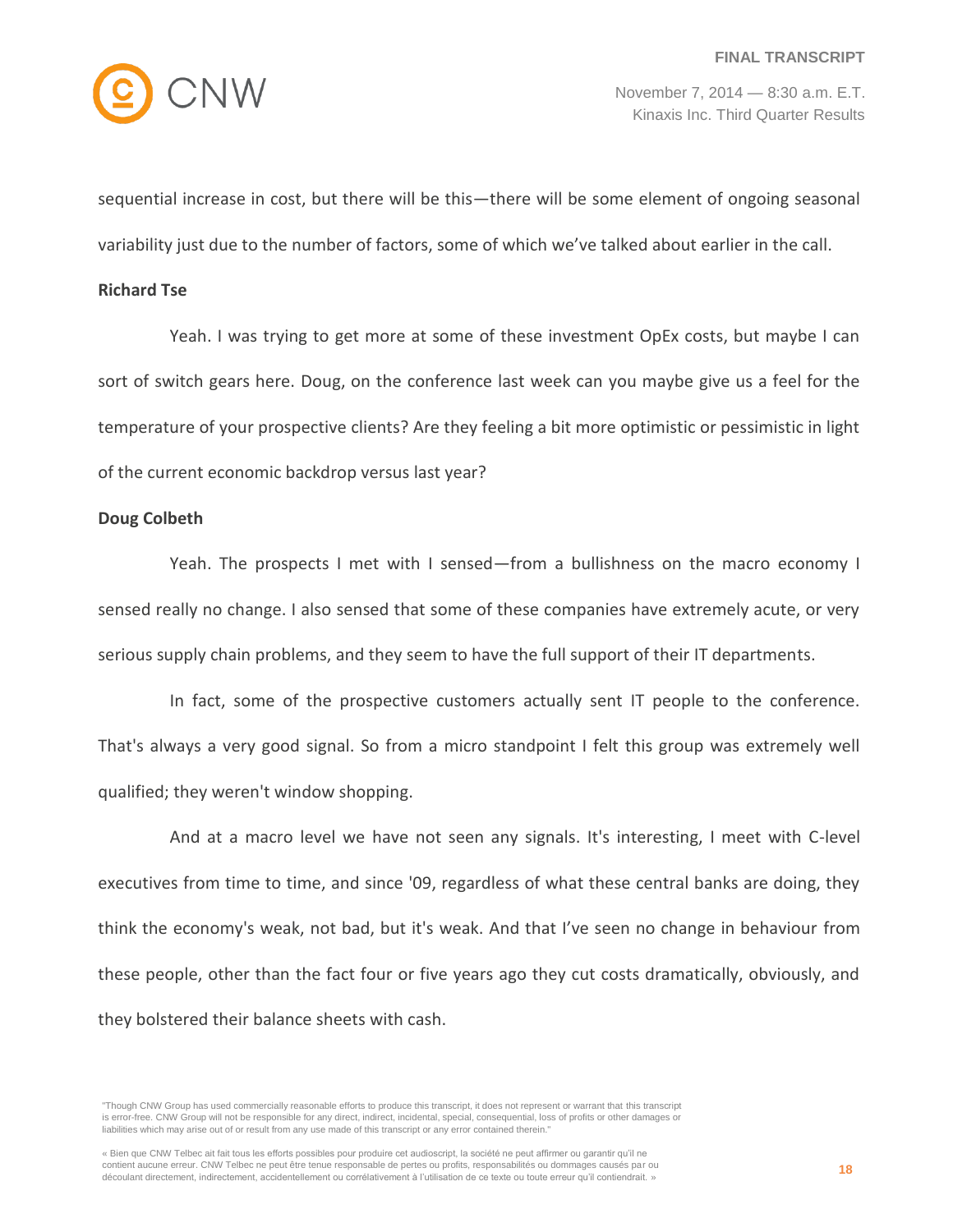

I haven't seen any level of increased optimism or pessimism that projects will get funded or not funded. But what I look at more closely is IT participating actively with our prospects because that's a good signal that the business owner will get support from IT, which is critical for any type of supply chain project.

## **Richard Tse**

Okay. That's great. Thank you.

## **Operator**

Your next question comes from the line of Scott Penner with TD Securities. Please go ahead.

## **Scott Penner** — TD Securities

Doug, just first of all, when you talked at the conference about the notion of control centres as it relates to the supply chain planning market, what are some of the elements that you still think need to be either acquired or built internally?

## **Doug Colbeth**

That's a great question, Scott. As I also mentioned at the conference, today when companies talk about control towers or software vendors talk about control towers or system integrators talk about control towers, there is no single definition, right? Everybody has their own twist on what a control tower is.

<sup>&</sup>quot;Though CNW Group has used commercially reasonable efforts to produce this transcript, it does not represent or warrant that this transcript is error-free. CNW Group will not be responsible for any direct, indirect, incidental, special, consequential, loss of profits or other damages or liabilities which may arise out of or result from any use made of this transcript or any error contained therein."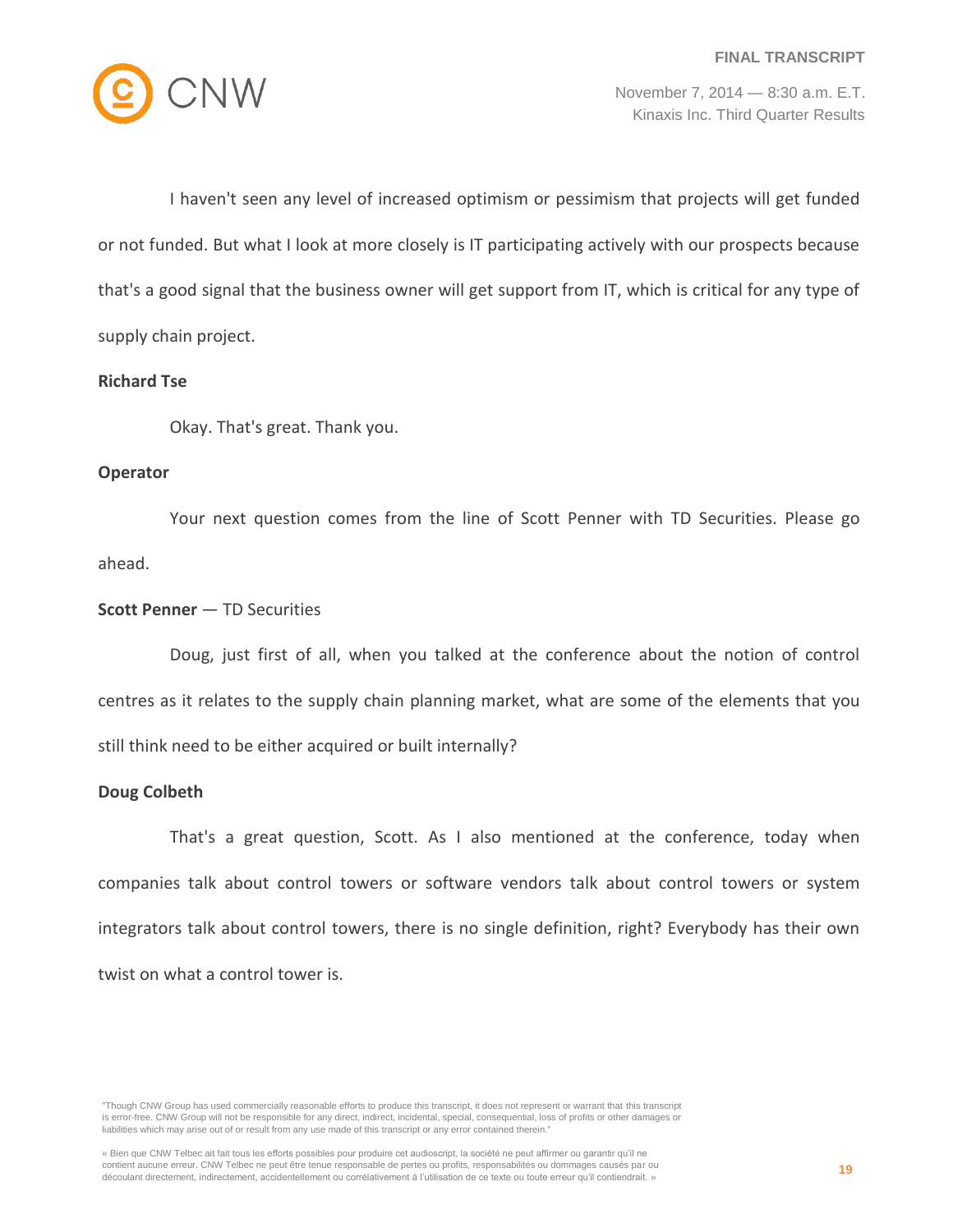

If you look at broad categories of a control tower, I look at it as there's typically a system of record or a transaction system like an SAP, ERP system. Complementing that transaction system are what I call veins of a control tower, and veins are more like the company's like E2open, GT Nexus, SPS Commerce, Elemica, so there's four, but the veins companies are the ones that move the documents in the supply chain. In some cases they'll move transactions, and they try to provide tighter collaboration.

As you know, we do not play in the veins layer today. And then there's what we focus on, which is the brains layer. And the brains layer sits on top of those layers, and we think the brains layer can be a very horizontal capability.

So we feel at this time from a long-term perspective, and a short-term perspective, that we believe that we can take our simulation and analytics capabilities across many verticals and into other business problem areas where we can add tremendous value.

So there are companies out there that are going to—that may be in the lower margin parts. Like in the vein—if you look at the veins layer, it's harder to have strong EBITDA in the veins layer. So those folks are always kind of wondering if they should get into the brains layer, and then they find out how hard it is.

But if you do it you could charge for it, like we do, in order to drive EBITDA. But there are some people that feel that it all has to come from one vendor, but I don't feel that from the customer because—and this is the reason—when we walk into a large company, they've probably

<sup>&</sup>quot;Though CNW Group has used commercially reasonable efforts to produce this transcript, it does not represent or warrant that this transcript is error-free. CNW Group will not be responsible for any direct, indirect, incidental, special, consequential, loss of profits or other damages or liabilities which may arise out of or result from any use made of this transcript or any error contained therein."

<sup>«</sup> Bien que CNW Telbec ait fait tous les efforts possibles pour produire cet audioscript, la société ne peut affirmer ou garantir qu'il ne contient aucune erreur. CNW Telbec ne peut être tenue responsable de pertes ou profits, responsabilités ou dommages causés par ou découlant directement, indirectement, accidentellement ou corrélativement à l'utilisation de ce texte ou toute erreur qu'il contiendrait. »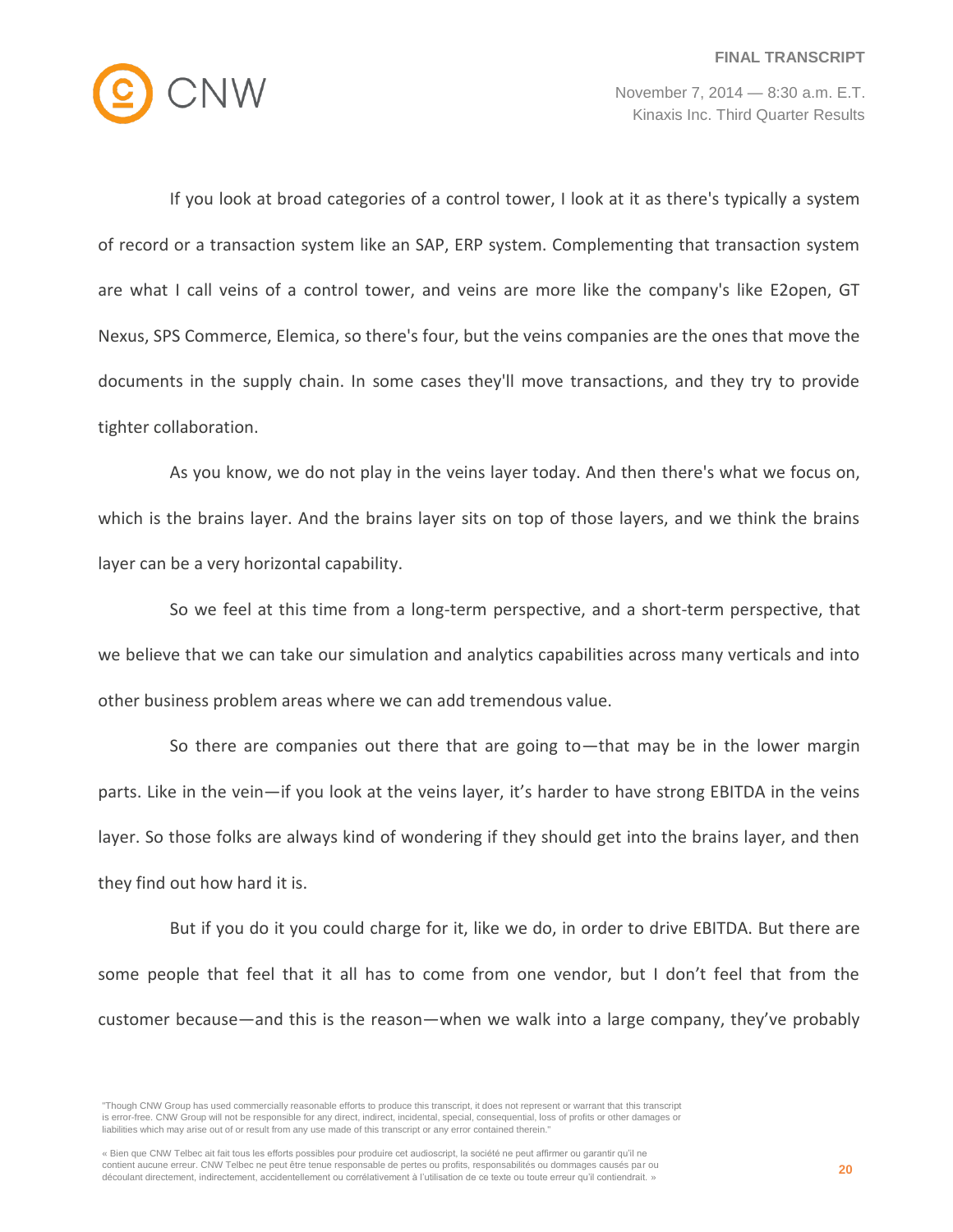

made lots of acquisitions, so they have many different types of veins; they have many different types of ERP systems; and we give a consolidated view on whether it's an Oracle system, an SAP system.

We don't care where the data comes from. So we feel the better vision for us is to go horizontally across the brains layer versus getting involved with M&A activity that brings us down into the veins or data layer. And I also think the Oracles of the world and the SAPs of the world are going to continue to be the systems of record. Even so, those systems don't provide any kind of ROI. They are deeply entrenched in the companies that they serve.

So what we do is we keep enhancing our abilities to get data from those systems, and of course we're not going to become an ERP vendor. So that's kind of how we see it, and the whole SaaS world is plug-and-play, right? So this notion that one vendor delivers a monolithic control tower, I don't think control towers will be monolithic. I think they're going to be built component by component.

And not only that, you may have a control tower for your workforce management needs; you may have a control tower for your supply chain needs. I think this notion of one vendor brings you everything, that's old-line thinking; it's not going to happen. And we believe that there will be min control towers inside the so-called enterprise control tower, and each one of those mini control towers has to deliver its own ROI.

<sup>&</sup>quot;Though CNW Group has used commercially reasonable efforts to produce this transcript, it does not represent or warrant that this transcript is error-free. CNW Group will not be responsible for any direct, indirect, incidental, special, consequential, loss of profits or other damages or liabilities which may arise out of or result from any use made of this transcript or any error contained therein."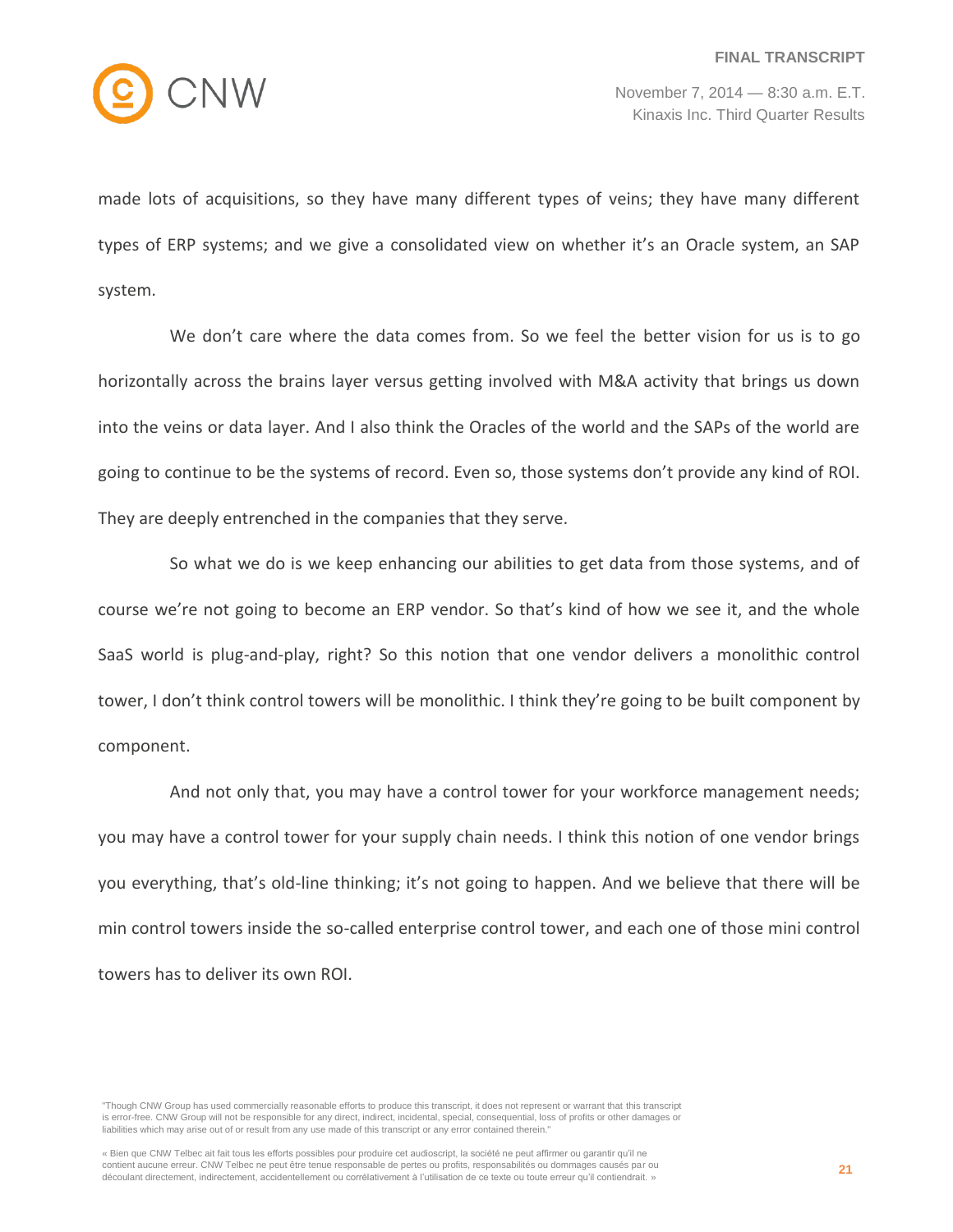

Companies want—the reason SaaS is so darn successful and is taking over the world, so to speak, is because SaaS delivers an ROI quickly to a company. So if you go in today and say I'm going to build you an enterprise control tower that's going to cost you \$200 million and I'll get it done in five years, that stuff used to go on in the software business, but that kind of stuff is starting to go away.

And SaaS is a big reason for that, so I think you're going to see plug-and-play components. People are going to say, Doug, can you quickly take data from workforce? Could you quickly take data from salesforce? Could you take quickly take data from SAP? I think you're going to see call it mini control towers that over time will comprise an enterprise control tower. That's the way we see it falling out.

And we want to play in a horizontal fashion versus getting involved in the so-called stack.

## **Scott Penner**

That's excellent. I appreciate the colour. All right. Just one other question and that is with the 2014.4 coming up, how staggered is your customer base in terms of older releases? And does that create any issues beyond just support costs?

#### **Doug Colbeth**

Yeah. The—as you know, we have some older customers that are on premise, and with them it's more work. Obviously they pay for it, but there's more work to update the older customers that have been on premise. So you'll often see them a release behind the data centre.

« Bien que CNW Telbec ait fait tous les efforts possibles pour produire cet audioscript, la société ne peut affirmer ou garantir qu'il ne contient aucune erreur. CNW Telbec ne peut être tenue responsable de pertes ou profits, responsabilités ou dommages causés par ou découlant directement, indirectement, accidentellement ou corrélativement à l'utilisation de ce texte ou toute erreur qu'il contiendrait. »

<sup>&</sup>quot;Though CNW Group has used commercially reasonable efforts to produce this transcript, it does not represent or warrant that this transcript is error-free. CNW Group will not be responsible for any direct, indirect, incidental, special, consequential, loss of profits or other damages or liabilities which may arise out of or result from any use made of this transcript or any error contained therein."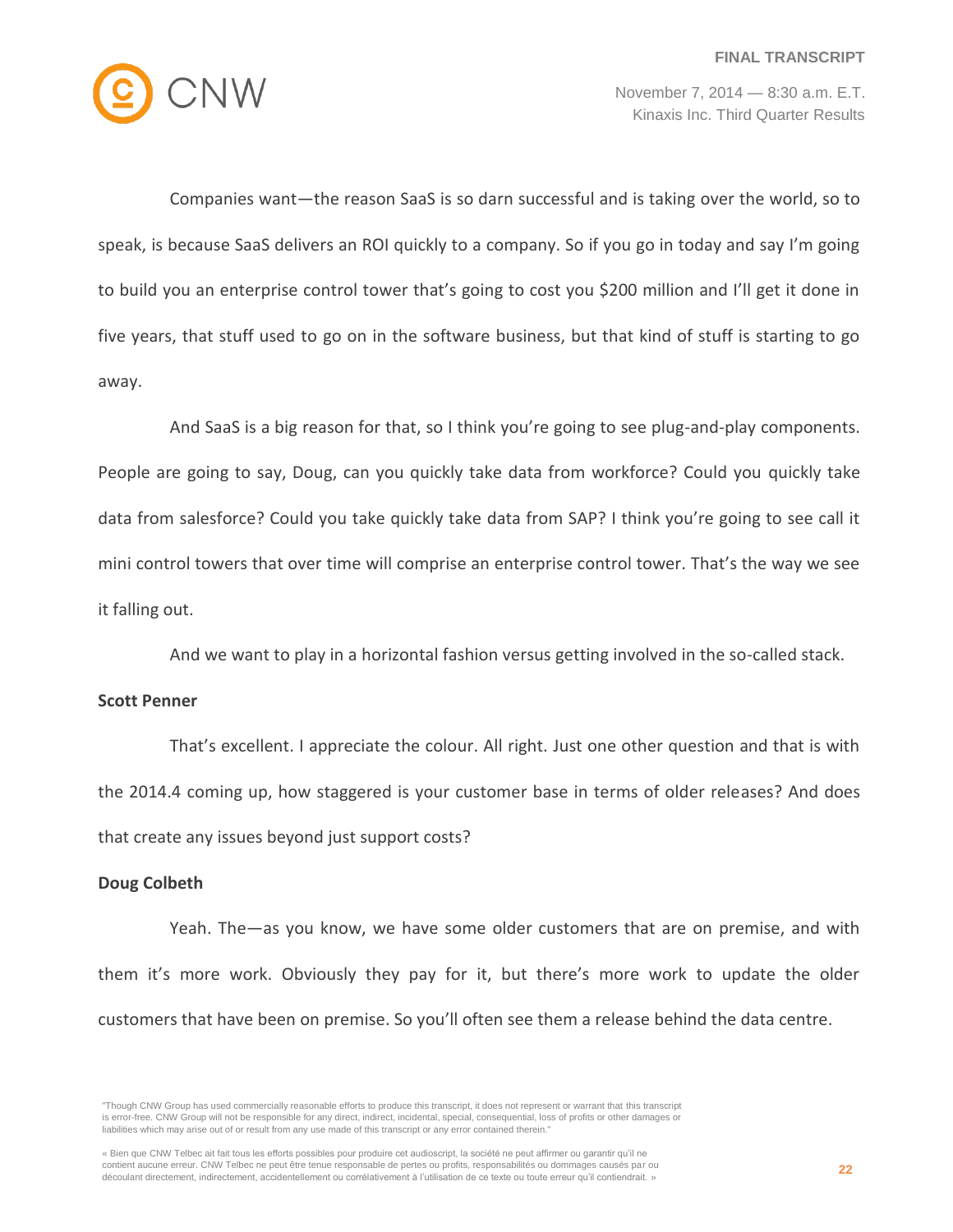

In the data centre the customers stay very close to the new updates. I will tell you, we don't have broad scheduled maintenance windows where everyone's—we're going to flip a switch one night and everyone's on a new release. With the type of data that we're dealing with and the types of applications we're dealing with, this is what makes supply chain unique.

We schedule the upgrades with the customer. They need to be aware of it; they need to know what we're doing. So we schedule those even if they're data centre customers, but the data centre customers are very close and they're updated very quickly.

Obviously it's less expensive. That's one of the beauties of SaaS. But we do have some customers because, you know, a large part of the company's history was on premise. We do convert some on-premise customers to on-demand, but that's a long answer to your question.

#### **Scott Penner**

Yeah. No, I appreciate it. Thanks for the answers.

#### **Operator**

Your next question comes from the line of Kris Thompson with National Bank. Please go ahead.

#### **Kris Thompson**

Great. Thanks. Doug, just to build a little bit on the last question. When you think about SAP HANA, how do you guys think internally about that risk? And what actions are you taking to address it?

<sup>&</sup>quot;Though CNW Group has used commercially reasonable efforts to produce this transcript, it does not represent or warrant that this transcript is error-free. CNW Group will not be responsible for any direct, indirect, incidental, special, consequential, loss of profits or other damages or liabilities which may arise out of or result from any use made of this transcript or any error contained therein."

<sup>«</sup> Bien que CNW Telbec ait fait tous les efforts possibles pour produire cet audioscript, la société ne peut affirmer ou garantir qu'il ne contient aucune erreur. CNW Telbec ne peut être tenue responsable de pertes ou profits, responsabilités ou dommages causés par ou découlant directement, indirectement, accidentellement ou corrélativement à l'utilisation de ce texte ou toute erreur qu'il contiendrait. »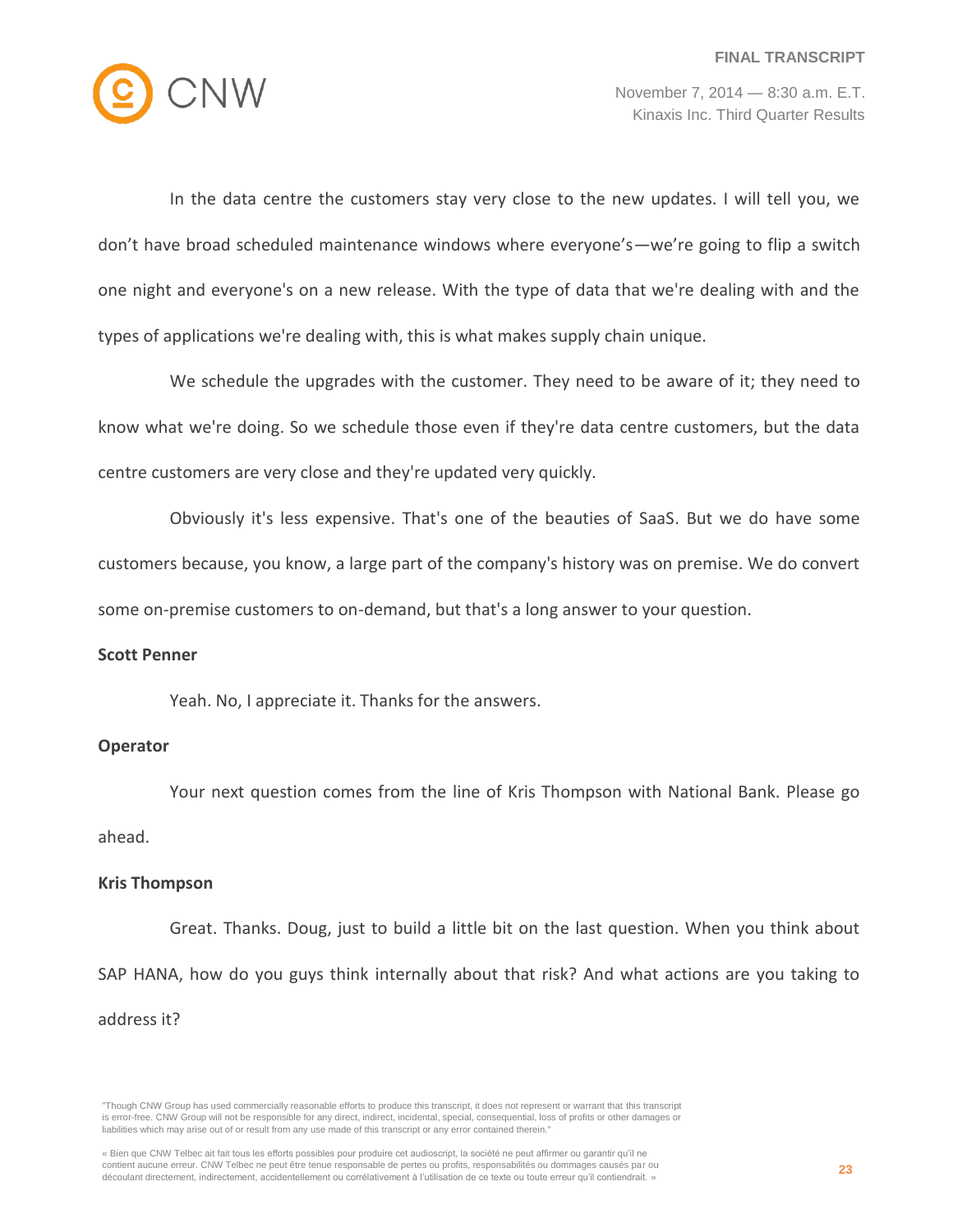

## **Doug Colbeth**

Well, that's an interesting question. We used to think a lot about HANA about three years ago. We don't think much of HANA anymore. Three years ago HANA was a paper tiger and it was going to be the be all, cure all. Even today now that HANA's out there, CIOs know what it does and they know what it doesn't do. Three years ago they didn't know and CIOs would use HANA against us to block a potential new customer, but now they know what it does and they know what it doesn't do.

It was billed initially, and SAP is still marketing it as—think about it; this is I call it wild stuff—it was billed as a database. It will billed as a development platform. It was billed as an analytics platform. And they've even said, oh no, it's also a simulation platform. We don't have that capability, but someday we will.

You cannot bolt on simulation to a database. Simulation is an inextricable part of a database, and that's what we started to build 20 years ago. So we've had in-memory database for almost 20 years, 18 to be exact.

So we knew this was going to happen three years ago that they'd all this FUD and CIOs would use the HANA story against us to block sales. Once HANA came out the business owner says, well, what can do it? What can it can't do? And today I never hear the world HANA from a CIO as it pertains to Kinaxis, right?

<sup>&</sup>quot;Though CNW Group has used commercially reasonable efforts to produce this transcript, it does not represent or warrant that this transcript is error-free. CNW Group will not be responsible for any direct, indirect, incidental, special, consequential, loss of profits or other damages or liabilities which may arise out of or result from any use made of this transcript or any error contained therein."

<sup>«</sup> Bien que CNW Telbec ait fait tous les efforts possibles pour produire cet audioscript, la société ne peut affirmer ou garantir qu'il ne contient aucune erreur. CNW Telbec ne peut être tenue responsable de pertes ou profits, responsabilités ou dommages causés par ou découlant directement, indirectement, accidentellement ou corrélativement à l'utilisation de ce texte ou toute erreur qu'il contiendrait. »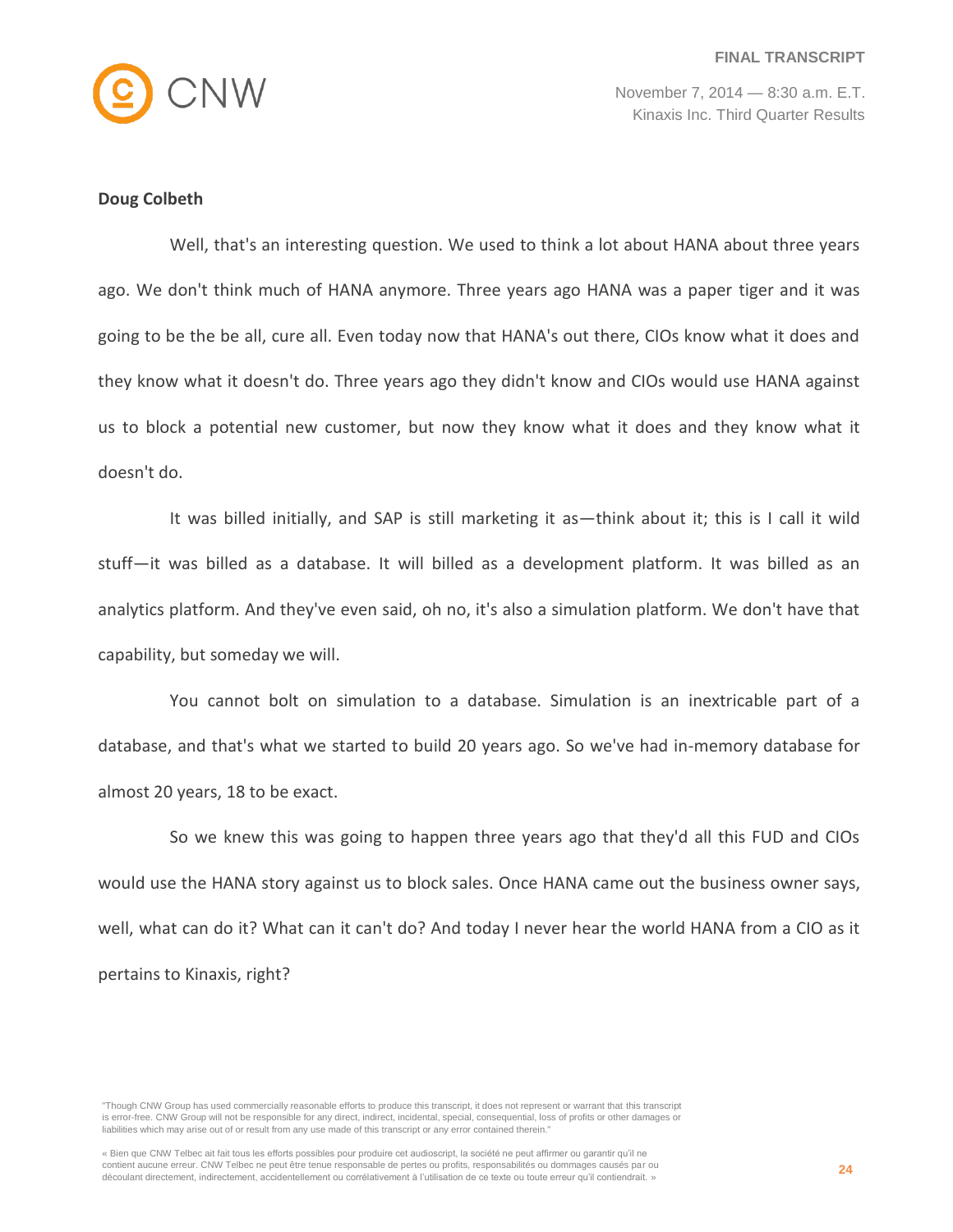

Now of course SAP pitched us on HANA; why don't we use HANA? And it's very simple: the type of business problems we solve require enormous amounts of simulation capability where you retain a single version of the truth, while hundreds of people do scenarios for their own areas of collaboration.

Even if they gave it to us for free we wouldn't build on top of HANA because it's the fastest report writer in the world. If you want to write reports it is the fastest, and that's what companies are using it for. And by the way, the system integrators know what HANA does and what HANA doesn't do.

So that's a very long answer. It's a passionate answer because three years ago I'll never forget how the paper tiger was a problem for us, but it's not today.

## **Kris Thompson**

Okay. Thanks. That's a great explanation, and while I have you, maybe on the pipeline. Can you just outline your internal process there to measure your pipeline and qualify your prospects?

## **Doug Colbeth**

Now we probably need a couple hours on this question, but here's how we measure it. By the way, we use salesforce.com. And we were using them from pretty much long time ago, and that's how much we believed in SaaS when others didn't.

So we look at the total pipeline in a bunch of different ways, but I look personally, I look out about six quarters because some of our sales cycles can easily go 18 months. I also look not only

<sup>&</sup>quot;Though CNW Group has used commercially reasonable efforts to produce this transcript, it does not represent or warrant that this transcript is error-free. CNW Group will not be responsible for any direct, indirect, incidental, special, consequential, loss of profits or other damages or liabilities which may arise out of or result from any use made of this transcript or any error contained therein."

<sup>«</sup> Bien que CNW Telbec ait fait tous les efforts possibles pour produire cet audioscript, la société ne peut affirmer ou garantir qu'il ne contient aucune erreur. CNW Telbec ne peut être tenue responsable de pertes ou profits, responsabilités ou dommages causés par ou découlant directement, indirectement, accidentellement ou corrélativement à l'utilisation de ce texte ou toute erreur qu'il contiendrait. »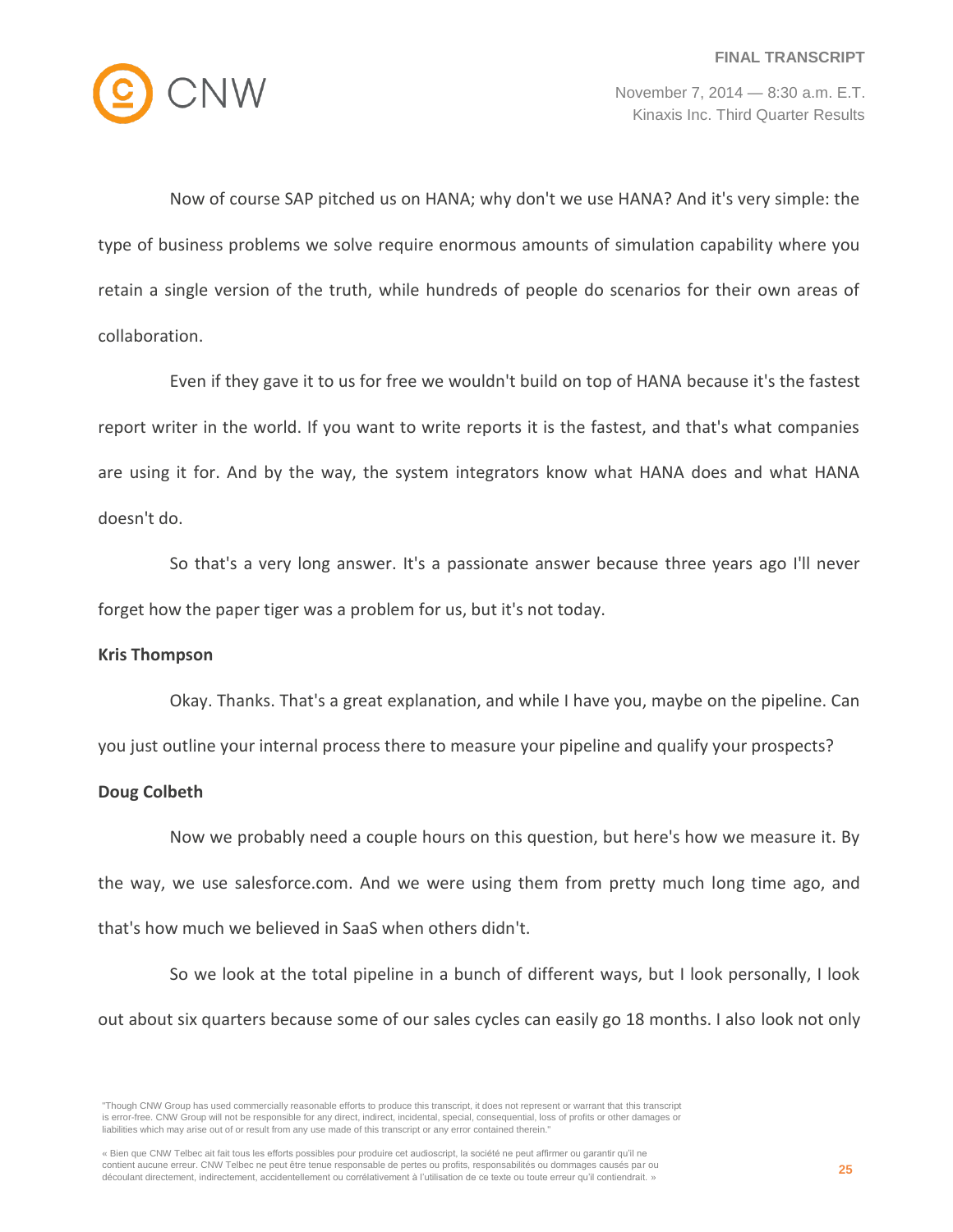

at the number of items in that, you obviously have to look at the size of those. The size of those could be somewhat misleading because we often will enter an account and we can double that value two years later or three years later. So if you look at a salesforce report and you look at the monthly forecast for a particular new customer, that may be 50 percent of what you ultimately get.

What I do is I sit down with my VP of sales and I talk about what is the three-year—once we penetrate what's the three-year potential of that account? And as you know, we chase elephants, so I can go account by account by account and that number can—pick approximately say 40, okay, that would be in that window that we're working on.

Now even the 18-month window it's not uncommon for someone to get a budget defunded; their company's going through a merger. So even if it's 18 months that doesn't mean that thing won't push out two, three, four quarters beyond 18 months. So we have these extremely long relationships with these customers.

So as we get closer to a close of a sale the monthly subscription amount can grow significantly in the last 30 days. Occasionally, not regularly, it'll come down. We are very stern negotiators, as you folks probably have heard from our customers, and they don't come down usually from what I see on the forecast.

I also look at expansion opportunities within the base. What's interesting with those is you don't get visibility on those typically beyond six months, and those sales cycles can be much shorter.

<sup>&</sup>quot;Though CNW Group has used commercially reasonable efforts to produce this transcript, it does not represent or warrant that this transcript is error-free. CNW Group will not be responsible for any direct, indirect, incidental, special, consequential, loss of profits or other damages or liabilities which may arise out of or result from any use made of this transcript or any error contained therein."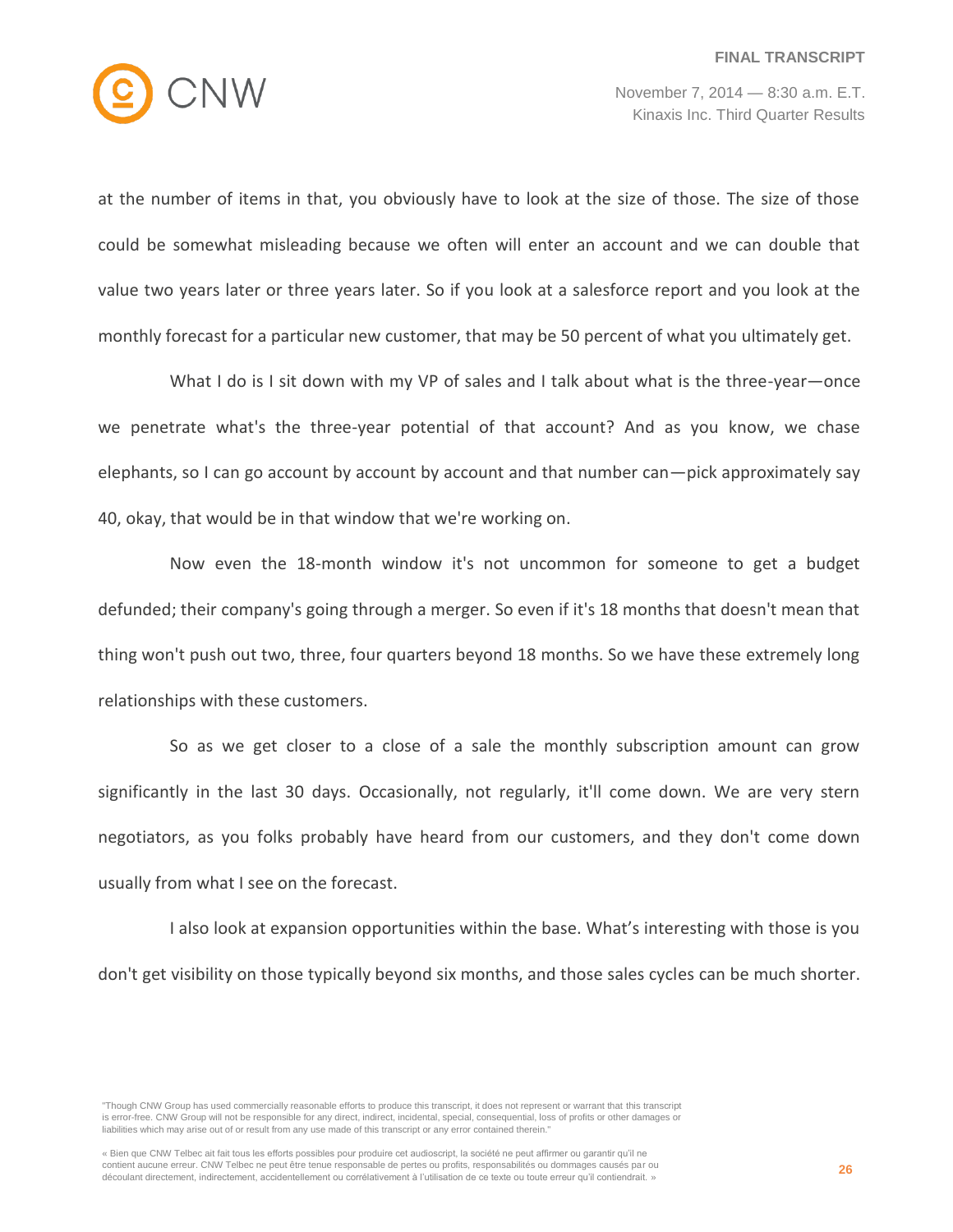

So an add-on, which is a big part of our business, can happen within a quarter even. So you can't read anything from the long-range salesforce.com.

The key point here, guys, we chase elephants. Lots of things go on with these elephants that impacts the initial deal size, and more importantly the ultimate deal size, which is what we care most about.

#### **Kris Thompson**

That's a really helpful explanation. And you sit down with Jeff; is that like a monthly thing? Or is that a quarterly thing?

## **Doug Colbeth**

Jeff and I are in constant contact. And if you asked me to pick an interval it would be monthly.

#### **Kris Thompson**

Gotcha. And just on, if I could, on Celestica, they announced a CEO transition. Is that going

to have any impact do you think on your managed services partnership that you're getting started

with them?

## **Doug Colbeth**

Yeah. Craig was a couple years back he was the real internal champion of this. He brought other people into that process, so on a day-to-day basis the people that are championing this and working on this they are still and it looks like they're solidly going to be with Celestica.

<sup>&</sup>quot;Though CNW Group has used commercially reasonable efforts to produce this transcript, it does not represent or warrant that this transcript is error-free. CNW Group will not be responsible for any direct, indirect, incidental, special, consequential, loss of profits or other damages or liabilities which may arise out of or result from any use made of this transcript or any error contained therein."

<sup>«</sup> Bien que CNW Telbec ait fait tous les efforts possibles pour produire cet audioscript, la société ne peut affirmer ou garantir qu'il ne contient aucune erreur. CNW Telbec ne peut être tenue responsable de pertes ou profits, responsabilités ou dommages causés par ou découlant directement, indirectement, accidentellement ou corrélativement à l'utilisation de ce texte ou toute erreur qu'il contiendrait. »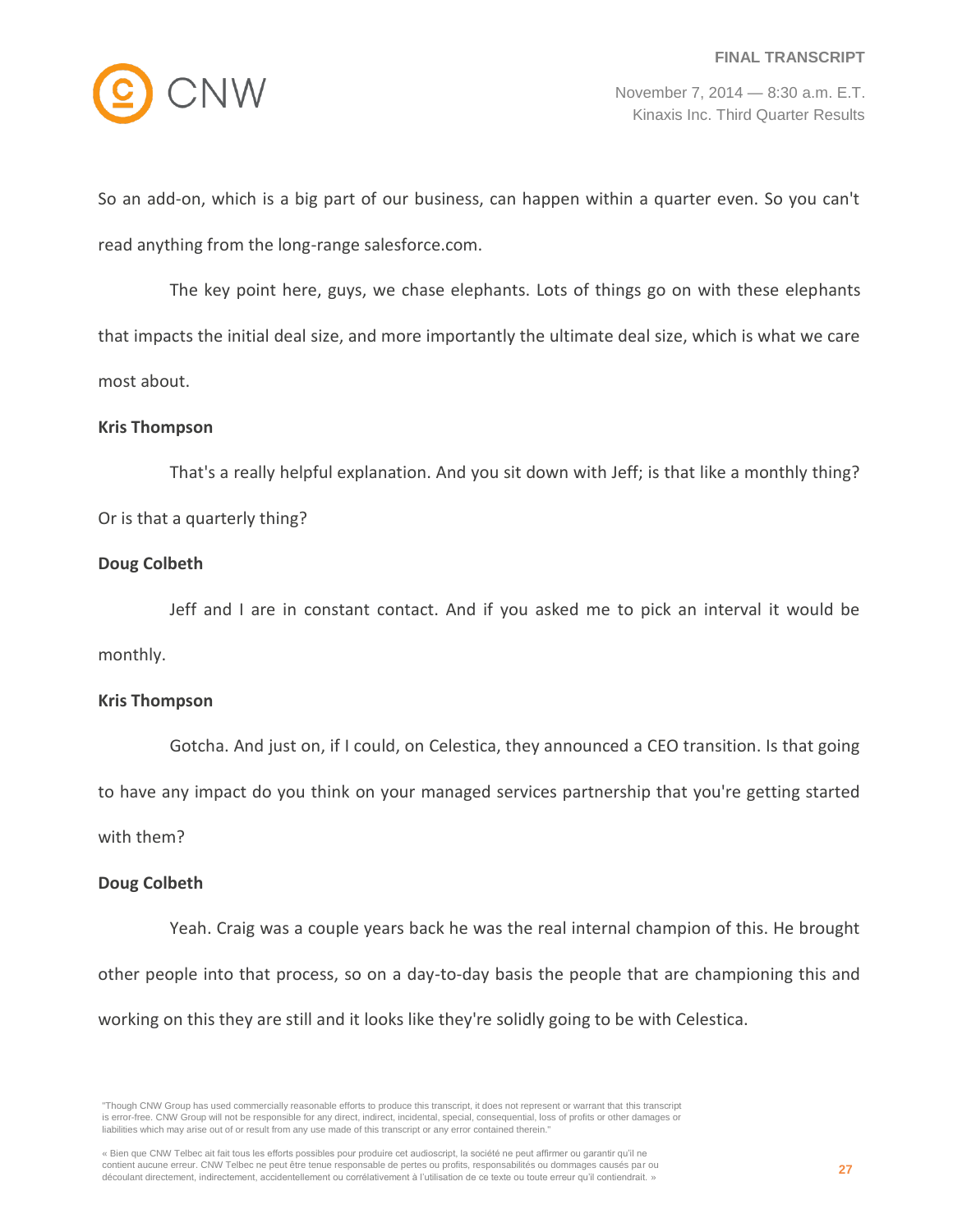

## **Kris Thompson**

Okay. Just last for Richard, if I could. On the EMEA revenue it was down sequentially. Is that because of pro services in the Q2? Like should we look at the Q3 EMEA revenue and think that's 100 percent subscription?

#### **Richard Monkman**

So no. So, Kris, again, there is some variability on the professional services. So the early stage of the deployment for a larger paying customer, there was a higher level of effort in the corresponding quarter a year ago.

## **Kris Thompson**

I mean…

## **Richard Monkman**

So, yes, there is a less intense level of profession services, but it's also, again, you see some

seasonality.

#### **Kris Thompson**

Okay. I'll leave it there. Thanks for taking my questions, everyone.

#### **Operator**

Your next question comes from the line of Paul Treiber with RBC Capital Markets. Please

go ahead.

#### **Paul Treiber** — RBC Capital Markets

<sup>&</sup>quot;Though CNW Group has used commercially reasonable efforts to produce this transcript, it does not represent or warrant that this transcript is error-free. CNW Group will not be responsible for any direct, indirect, incidental, special, consequential, loss of profits or other damages or liabilities which may arise out of or result from any use made of this transcript or any error contained therein."

<sup>«</sup> Bien que CNW Telbec ait fait tous les efforts possibles pour produire cet audioscript, la société ne peut affirmer ou garantir qu'il ne contient aucune erreur. CNW Telbec ne peut être tenue responsable de pertes ou profits, responsabilités ou dommages causés par ou découlant directement, indirectement, accidentellement ou corrélativement à l'utilisation de ce texte ou toute erreur qu'il contiendrait. »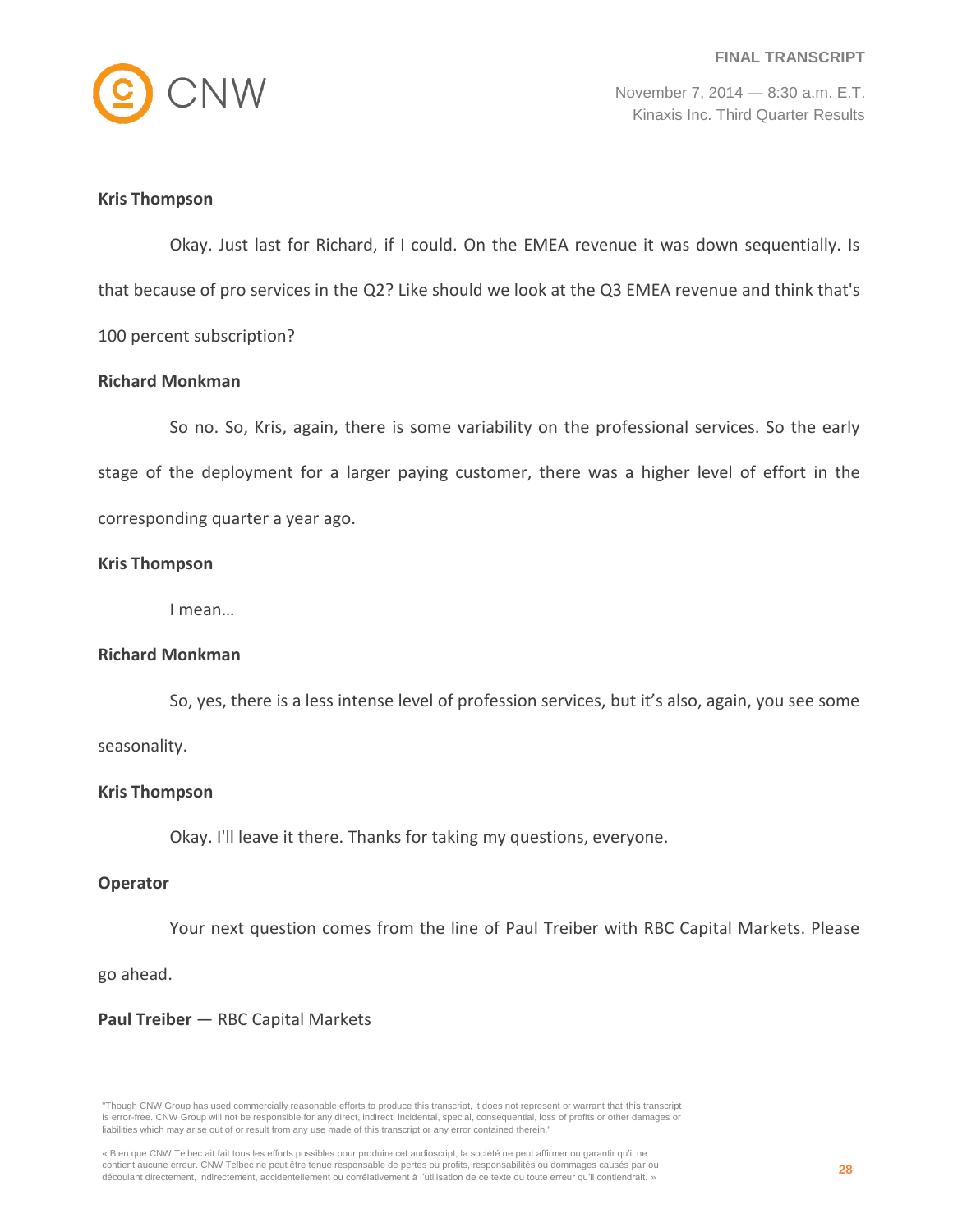

Thanks. Just a question for Doug. I just wanted to follow-up on your prior comment on the control tower. In regards to that, do you see a shift in the market towards like a one-to-many or a many-to-many data model? And then just related to that is could you provide an update on your partnership with GT Nexus?

## **Doug Colbeth**

When you say many-to-many I have to ask what you mean by that.

#### **Paul Treiber**

Well, the shift towards some of these—more into the business network just to draw data from suppliers in addition to the ERP systems within a customer?

## **Doug Colbeth**

I guess the answer to that would be emphatically yes. We're seeing customers—and I'll use the term digital-supply chain—we're seeing customers want to bring more and more data into their decision-making process. And so being able to deal with multiple data types within even a single simulation is just a growing, growing trend.

And that's another reason that we want to focus on the brains layer, by the way, is that companies are just using more and more sources of data to make business decisions because they can make smarter business decisions.

Regarding GT Nexus, we have a relationship where we essentially will go into accounts together, and they're out solving—they're very strong on the logistics side. Think of us as a

<sup>&</sup>quot;Though CNW Group has used commercially reasonable efforts to produce this transcript, it does not represent or warrant that this transcript is error-free. CNW Group will not be responsible for any direct, indirect, incidental, special, consequential, loss of profits or other damages or liabilities which may arise out of or result from any use made of this transcript or any error contained therein."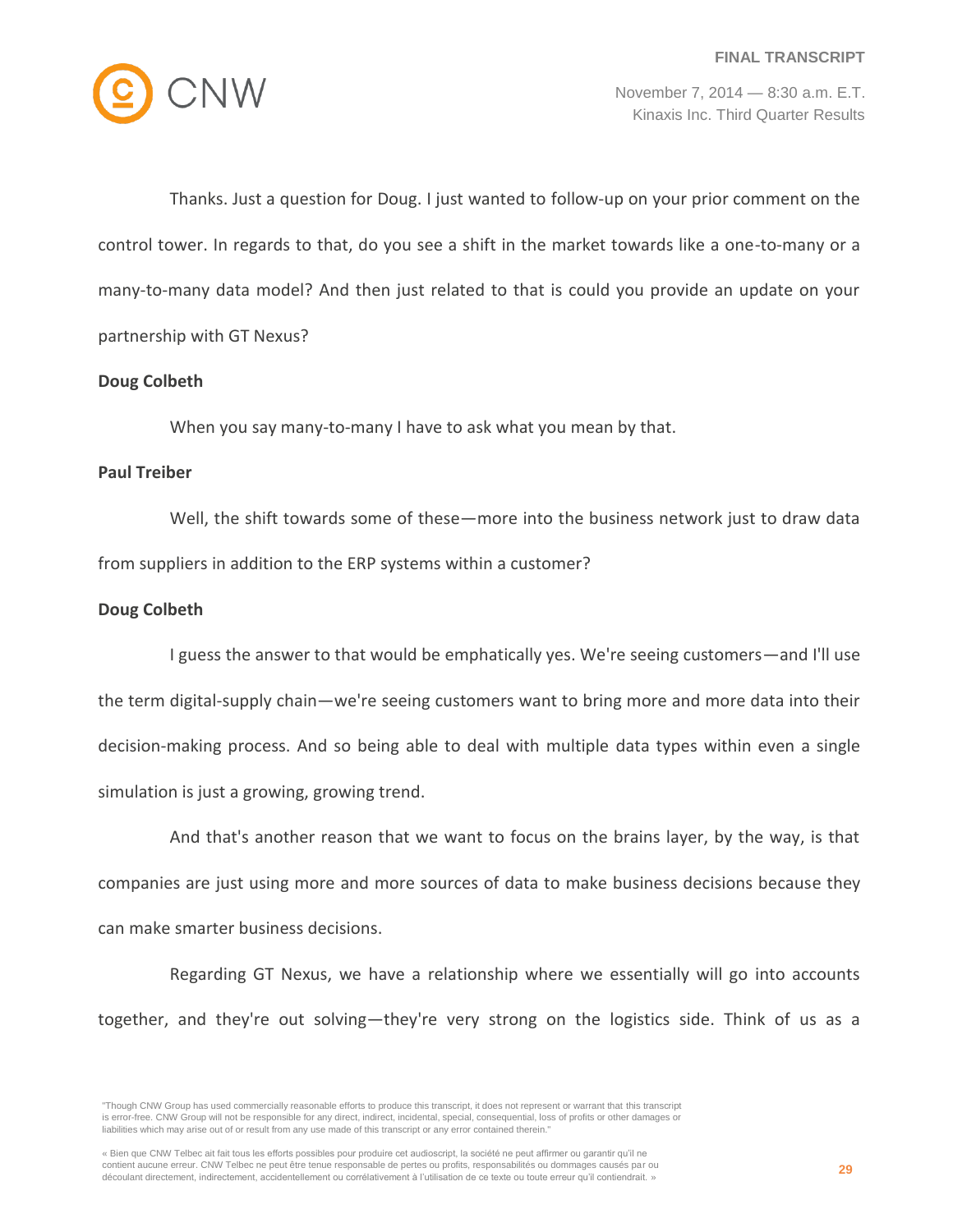

product—bringing a product to the point where it ships out the door. They're very strong on the shipping side, but they're also strong on what I call the veins layer and especially in certain vertical markets.

So we have worked with them on a technology standpoint to get data back and forth between our system and their system. And I think one of the most valuable parts of the relationship is what I call the co-selling that we do, and remember these are co-selling into extremely large customers.

#### **Paul Treiber**

Okay. Thank you for that. Just for Richard just in regards to G&A. Is this level of G&A spending the normalized level that we should think for the company just after the IPO—some of the IPO costs come out?

#### **Richard Monkman**

I think this trend will continue, Paul, and that as the company continues to expand and with the success that it will require additional G&A. But that percentage range over time, as we've indicated on the mid-term, will decline a bit, but this level of activity will continue for the foreseeable future.

## **Paul Treiber**

Okay. Thank you. I'll pass the line.

## **Doug Colbeth**

<sup>&</sup>quot;Though CNW Group has used commercially reasonable efforts to produce this transcript, it does not represent or warrant that this transcript is error-free. CNW Group will not be responsible for any direct, indirect, incidental, special, consequential, loss of profits or other damages or liabilities which may arise out of or result from any use made of this transcript or any error contained therein."

<sup>«</sup> Bien que CNW Telbec ait fait tous les efforts possibles pour produire cet audioscript, la société ne peut affirmer ou garantir qu'il ne contient aucune erreur. CNW Telbec ne peut être tenue responsable de pertes ou profits, responsabilités ou dommages causés par ou découlant directement, indirectement, accidentellement ou corrélativement à l'utilisation de ce texte ou toute erreur qu'il contiendrait. »